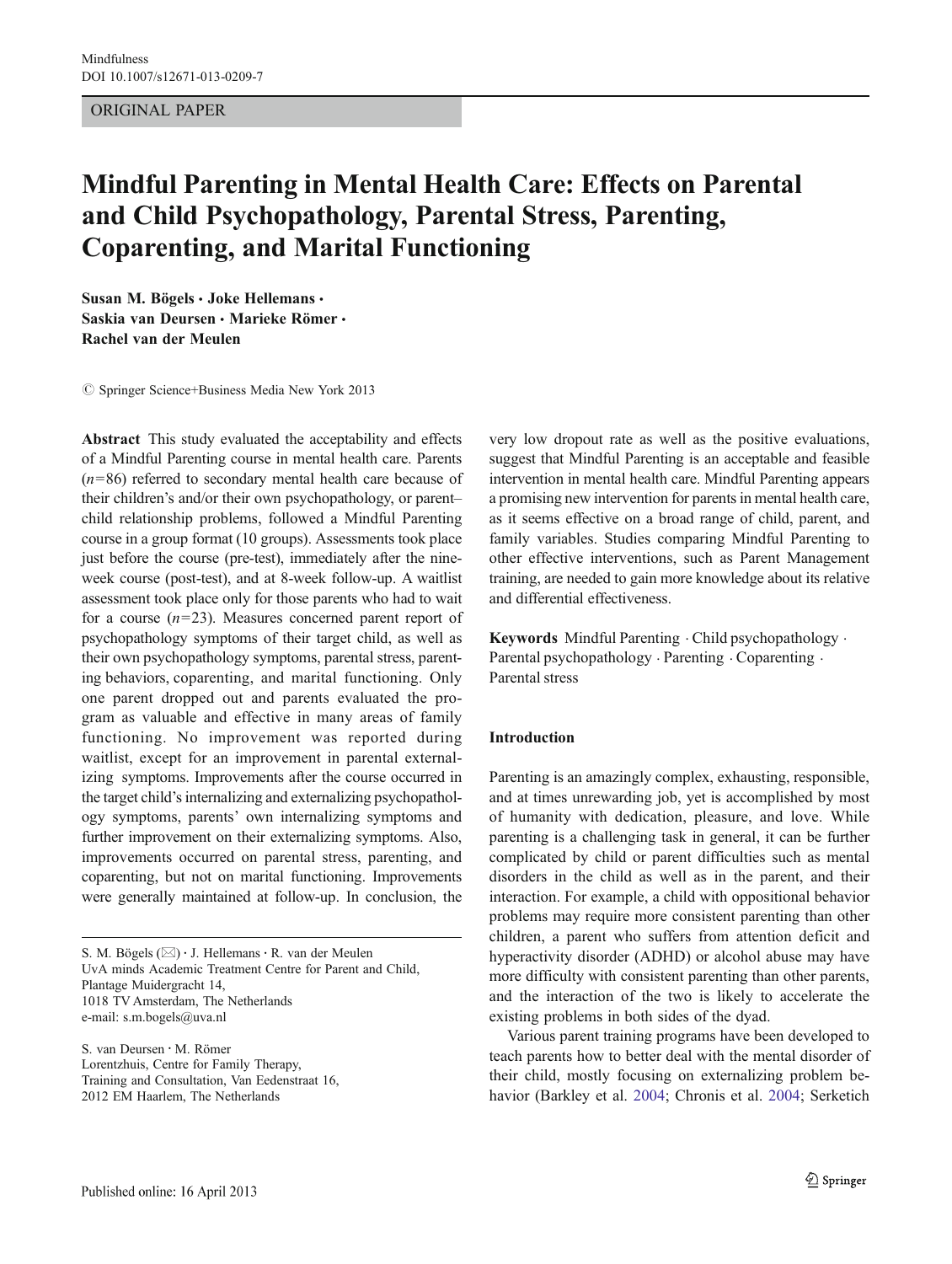and Dumas [1996\)](#page-14-0), and less often focusing in internalizing problem behavior (Lundahl et al. [2005](#page-14-0)). However, these trainings are in general less effective for parents who suffer from certain mental disorders themselves, and the disorder may make it unlikely that the parent will attend or complete the training. For example, children of parents with ADHD benefit less from a Parent Management training in guiding their ADHD child (e.g., Sonuga-Barke et al. [2002;](#page-14-0) Van den Hoofdakker et al. [2010\)](#page-14-0) and parents with a history of antisocial behavior drop out more often from parent training (Kadzin et al. [1995](#page-14-0)). Another example, children of depressed mothers benefit less from parent training, relapse more, and are more often classified by their mothers as nonresponders (Forehand et al. [1984;](#page-13-0) Owens et al. [2003;](#page-14-0) Webster-Stratton [1990;](#page-14-0) see also a meta analysis of Reyno and McGrath [2006\)](#page-14-0). Parent training is also less effective if parents suffer from underlying marital problems (Reisinger et al. [1976](#page-14-0); Webster-Stratton [1985](#page-14-0)), although other studies failed to find an association between marital distress/dissatisfaction and parent training outcomes (Brody and Forehand [1985;](#page-13-0) Firestone and Witt [1982\)](#page-13-0). In general, marital problems have consistently been found to have a negative effect on parenting (e.g., Perren et al. [2003\)](#page-14-0) and on child behavior problems, both internalizing and externalizing (e.g., Cummings [1994](#page-13-0); Restifo and Bögels [2009](#page-14-0)).

While child or parental mental disorders and marital problems may negatively affect parenting in very different ways, one underlying commonality is the central role of attention in these processes (for a review see Wahler and Dumas [1989](#page-14-0), for an example of an empirical study see Dearing and Gotlib [2009](#page-13-0)). Parental attention can become biased as a result of child problem behavior (e.g., Freeman et al. [1997\)](#page-13-0). For example, a parent may selectively attend to the negative behavior of a child with ADHD or oppositional defiant disorder (ODD). Parents' own mental problems can also bias attention for negative child behaviors. For example, depressed parents may ruminate over negative child behaviors and be less mentally present; parents with ADHD may be less attentive to their children in general, except when their children's acting out behavior requires attention. In case of marital or divorce-related problems, parents may have biased attention for negative aspects of their partner or ex-partner, which may make them less attentive towards the needs of their child and at risk for undermining coparenting (Majdandzic et al. [2012](#page-14-0); Restifo and Bögels [2009\)](#page-14-0). Finally, biased parental attention towards negative child behaviors may be an unintended consequence of involvement in child mental health services, as negative behaviors are typically the focus of diagnosis and treatment (Bögels et al. [2010](#page-13-0)). That is, mental health professionals may inadvertently "train" parents to attend to negative behaviors, and to apply a diagnostic label on such behaviors or the child himself ("ADHD", "autistic", "oppositional"),

thereby narrowing parents' view of their children to the most negative aspects of their behavior.

Unbiased, open attention may be one of the most crucial foundations of good parenting (Kabat-Zinn and Kabat-Zinn [1997\)](#page-14-0). When parents are attentive towards all expressions of their child without prejudgment, they can respond more sensitively to their needs, and children will feel understood and contained (Duncan, Coatsworth and Greenberg [2009\)](#page-13-0). In support of this idea, several studies have found that (clinicreferred) parents who report to be more mindful on one of the validated mindfulness questionnaires, report more positive parenting skills (e.g., Williams and Wahler [2010](#page-15-0)). Moreover, parents who report to be more mindful specifically in their parenting, using the Interpersonal Mindfulness in Parenting scale (Duncan [2007](#page-13-0)) report less dysfunctional parenting (Bruin et al., [2012\)](#page-13-0).

In addition to attentional biases, heightened stress in parents related to their own or their children´s mental disorder, their marital problems, or other sources, may also interfere with good parenting (Bögels et al. [2010](#page-13-0)). Under high stress, parents may revert to automatic, negative patterns of interaction with their child. These patterns may have developed in the parent–child dyad in part in reaction to the child's or parent's mental disorder, or may have originated in the parents' own interactions with their parents in their family of origin (Siegel and Hartzell [2004](#page-14-0)). For example, parents with maltreatment histories are more likely to repeat maltreatment of their own children, and dysfunctional parenting may repeat in subsequent generations (see Bögels et al. [2010](#page-13-0)).

Becoming a parent involves a shift of attention and resources from the self towards one's child (Bardacke [2012](#page-13-0)), thereby reducing self-nourishing attention. Taking care of oneself while taking care of one's child may be a prerequisite for good parenting. Self-nourishing attention may be particularly important for parents suffering from mental disorders, as they may have grown up in environments lacking in positive attention from parents. As a consequence, they may lack the ability to provide positive attention to themselves. Parents of children with mental disorders may also have greater difficulty providing themselves with self-nourishing attention, due to the increased demands and stresses of raising a child with a mental disorder (e.g., Baker-Ericzen et al. [2005](#page-13-0)), and may be more self-critical, due to the greater difficulties of the child and in the parent–child interaction. Developing self-compassion and being able to take care of oneself is an important parenting skill, particularly when times are difficult (e.g., Germer [2009](#page-13-0); Neff [2003](#page-14-0)). Mindfulness interventions teach participants to adopt a more accepting, non-judgmental, and compassionate stance toward themselves (Segal et al. [2002,](#page-14-0) [2012\)](#page-14-0). By devoting time to the meditation practices, parents learn to devote positive attention to the self, and to begin to experience selfcompassion. This may bring about a restored balance between attention for the child and self-attention.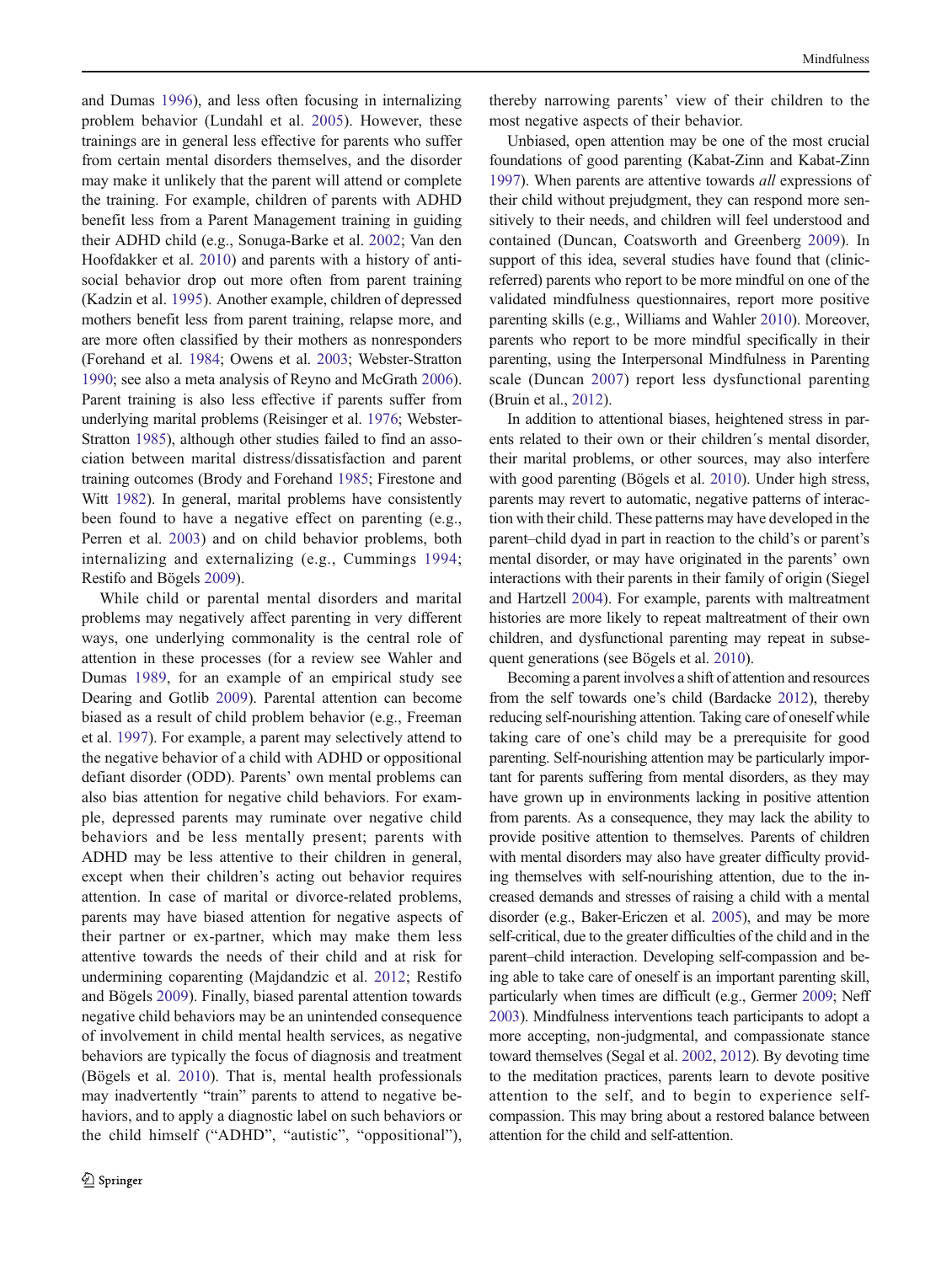Taken together, parents who suffer from mental or marital problems or who have children with mental disorders are likely to have attentional biases and stress levels that interfere with good parenting, may be impulsive and reactive to their children, and may be more likely to have experienced dysfunctional relationships with their own parents growing up. Furthermore, these parents may be self-critical and they may have difficulty soothing themselves and being compassionate towards their own imperfections as parents, and may have difficulty taking care of their own needs for comfort, pleasure, or relaxation.

### What is Mindful Parenting?

Mindful Parenting training is a new application of mindfulness which aims to improve parenting by improving the quality of parental attention, increasing awareness of parental stress, reducing parental reactivity, and decreasing the intergenerational transmission of dysfunctional parenting (Bögels et al. [2008;](#page-13-0) [2010](#page-13-0)). Kabat-Zinn and Kabat-Zinn (in Bögels and Restifo [2013](#page-13-0)) define Mindful Parenting as: Mindful Parenting is an ongoing creative process, not an end point. It involves intentionally bringing nonjudgmental awareness, as best we can, to each moment. This includes being aware of the inner landscape of our own thoughts, emotions, and body sensations, and the outer landscape of our children, our family, our home, and the broader culture we inhabit. It is an on-going practice that can grow to include (1) greater awareness of a child's unique nature, feelings, and needs; (2) a greater ability to be present and listen with full attention; (3) recognizing and accepting things as they are in each moment, whether pleasant or unpleasant; and (4) recognizing one's own reactive impulses and learning to respond more appropriately and imaginatively, with greater clarity and kindness.

We hypothesized six mechanisms of change through which a Mindful Parenting course may improve parenting (Bögels et al. [2010](#page-13-0)). Mechanisms of change are defined as the basis for the effect, i.e., the processes or events that are responsible for the change; the reasons why change occurred or how change came about (Kazdin [2007](#page-14-0)). First, reducing parental stress will result in less parental reactivity, as under parenting stress parents may fall back on a flight/fight/freeze response. The assumption is that parents' wisdom and skills in how to parent is not available under high stress, and will become accessible when they have learned to recognize their stress and take a breathing space while stressed, and/or have lowered their general stress levels through the course. The second mechanism of change concerns reducing parental preoccupation resulting from parental and/or child psychopathology. In Mindful Parenting parents become aware of their biases and

preoccupations, and learn to use "beginners mind", first while observing and playing with their child, and later on in difficult parenting situations. The third proposed mechanism of change is improving parental executive functioning in impulsive parents. Parents of children suffering from psychopathology related to executive functioning problems, such as ADHD, autism, and oppositional and conduct disorders, may have similar executive functioning problems because of shared genes. Also, parents may be referred to Mindful Parenting because of own psychopathology that is related to executive functioning problems. Improved attention and reduced impulsivity through mindfulness meditation, is assumed to improve parenting. The fourth mechanism of change assumed is breaking the cycle of intergenerational transmission of dysfunctional parenting schemas and habits. In Mindful Parenting, parents become aware of how dysfunctional parenting schemas and habits are activated under stress and strong emotions, and automatically repeated. Recognition of these patterns, as well as learning to breathe under such intensity, interferes with automatic intergenerational transmission and as such improve parenting. The fifth mechanism is increasing selfnourishing attention. Parenting requires enormous attention and care for the child and may leave parents depleted of energy, which may be even more the case for parents of children with severe problems such as autism, and for parents who have missed that care when they were young. Taking care of oneself is a precondition for taking care of a child. Meditating is a way of taking care of oneself, and may thereby improve parenting. The sixth mechanism concerns improving marital functioning and coparenting. Parents may use mindfulness not only in the relationship with their child, but also with their partner, which may improve the partner and coparenting relationship. When parents feel supported by their partner and feel a team as parents, this is found to improve their parenting skills.

# Mindful Parenting: Empirical Findings

Mindful Parenting is a relatively new concept and for this reason no more than a few case studies and open trials have been conducted on the effects on parents and children, which we will discuss below.

In a preventive context, Coatsworth et al. ([2010\)](#page-13-0) evaluated the efficacy of the Strengthening Families Program that added mindfulness principles and practices to the original program and a delayed intervention control group. This was a randomized pilot intervention trial, with 36 mothers with children between 10 and 14 years old and their parents. Results showed the parent program that added mindfulness principles generally demonstrated stronger effects on maternal self-report measures of Mindful Parenting and mothers and youth reported parent–youth relationships, and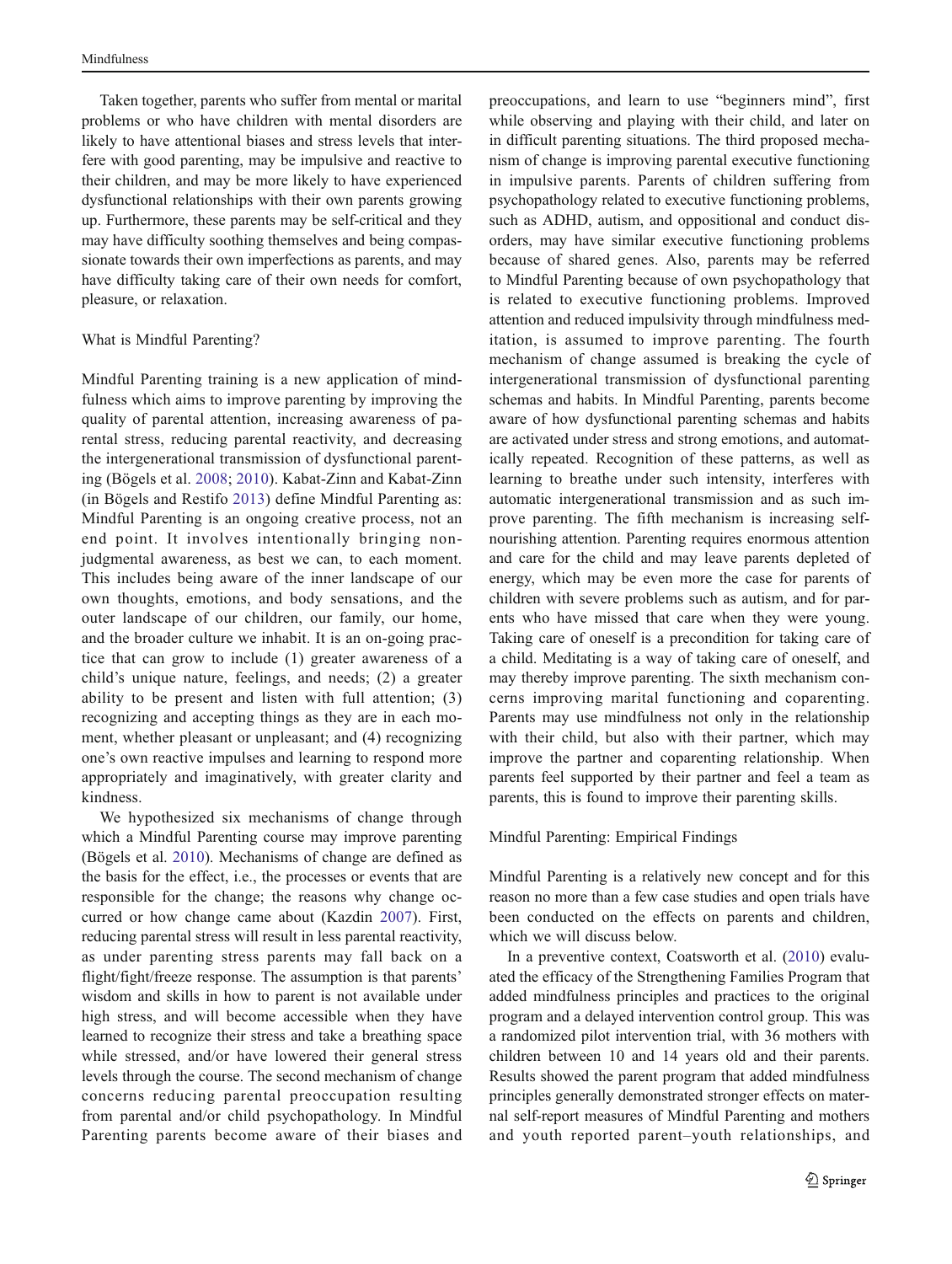comparable effects as the original parent program on maternal self-report measures of child management practices.

Another preventive study evaluated the effects of a Mindful Parenting program, given to 12 recently divorced or separated parents (Altmaier and Maloney [2007\)](#page-13-0), in an uncontrolled open trial. Potential effects were measured using questionnaires about the participants' mindfulness, their perceived stress in the parent–child system and program evaluation questionnaires. Furthermore, behavioral home observations were made by trained raters, prior to and at the conclusion of the treatment. Besides an increase in parents' mindfulness, no positive results were found. Parents however, reported that they considered the program overall helpful and thought that it positively affected their relationship with their child.

In a mental health care setting, using individual singlesubject designs, Singh et al. ([2006;](#page-14-0) [2007;](#page-14-0) [2010](#page-14-0)) showed Mindful Parenting training to be effective for children with autism ([2006](#page-14-0)), developmental disabilities [\(2007\)](#page-14-0) and ADHD [\(2010\)](#page-14-0), and their parents. After completing the training children showed a decrease in aggression, non-compliance, and self-injury, according to maternal real-time event recording using a palm DPA, and an increase in positive social interactions, as rated by professionals during interactions with siblings. Positive effects were also found in the mothers, who reported increased satisfaction in their interactions with their child and increased happiness with parenting. In the crossover study of Singh et al. [\(2010](#page-14-0)), after a 12-session Mindful Parenting training for mothers, the children were subsequently given a Mindfulness training. Results show that Mindful Parenting for the mothers enhanced compliance in their children. When the children received Mindfulness training, compliance of the children increased even more markedly. These effects were maintained during follow-up.

Three studies in mental health care settings combined Mindful Parenting for parents of children and adolescents with ADHD and other externalizing disorders with parallel Mindfulness training for the children or adolescents themselves. First, Bögels et al. ([2008\)](#page-13-0) investigated this approach in 14 families of adolescents with externalizing disorders, using a quasi-experimental waitlist control without randomization. After the combined Mindful Parenting and Mindfulness for adolescents training, adolescents selfreported substantial improvement on personal goals on the Goal Attainment Scale, on internalizing and externalizing complaints on the YSR, on attention problems, happiness, and mindful awareness, and performed better on a sustained attention test. Likewise, parents reported improvement on children's goals, their children's externalizing and attention problems using the CBCL, selfcontrol, attunement to others, and withdrawal. In addition, parents reported large improvements on their own goals concerning their parenting and the parent–child

relationship. Second, Van der Oord et al. ([2012](#page-14-0)) applied a similar combined Mindful Parenting/Mindfulness for children approach in families of children aged 8–12 with ADHD, using again a quasi-experimental waitlist control without randomization. Results showed a significant reduction, after the combined intervention, in parent-rated inattention and impulsivity/hyperactivity of themselves, using the ARS, and of their child, using the DBDRS. Further, parents reported a significant increase of mindful awareness and a reduction of parental stress and parental overreactivity. Teachers reported improvement on children's inattention but not on impulsivity/hyperactivity on the DBDRS. Third, Van de Weijer-Bergsma et al. [\(2012](#page-15-0)) tested the same approach in families of adolescents  $(n=10,$ aged 13–18) with ADHD, and found significant improvement in adolescents'self-reported, and father-reported attention and externalizing symptoms as measured with the YSR/CBCL, and in adolescents' executive functioning as measured with the BRIEF (adolescent, father, and teacher report), on paternal (but not maternal) self-reported parenting stress, and on maternal (but not paternal) self-reported parental reactivity. In all three studies, effects were maintained at 8-week follow-up. Although the effects of these three studies are promising, it remains unclear to what extent they can be attributed to the Mindful Parenting intervention, to the Mindfulness intervention for the children or adolescents, or to the combination of the two interventions.

Finally, Srivastava et al. [\(2011](#page-14-0)) conducted an uncontrolled open trial without waitlist assessment to examine the effects of a Mindful Parenting program of 24 individual sessions on the behavioral problems of 60 children aged 3–6 referred to pediatric care. Results showed a decrease in total disturbed behavior, and in hostile/aggressive behavior, anxious behavior, and hyperactive/distractible behavior in the children, according to ratings of mental health professionals on the Preschool Behaviour Questionnaire. No follow-up took place.

In sum, Parent Management training, although effective for reducing child behavior problems, appears to be less effective or ineffective in parents who suffer themselves from mental disorders, particularly when related to executive functioning, such as ADHD. Mindful Parenting is an alternative approach to work with parents of children with or at risk of developing mental disorders, and with parents with mental disorders. Mindful Parenting may have broader effects than Parent Management training, not only on child but also on parental mental disorders, and may affect parental stress, and parenting quality, and the co-parental and marital relation. A few controlled case studies and open trials have studied the effect of Mindful Parenting programs focusing on children of various ages and problems, and reported significant reductions in problem behavior of the children and parental measures such as parental stress in preventive and clinical contexts, aside from a preventive study on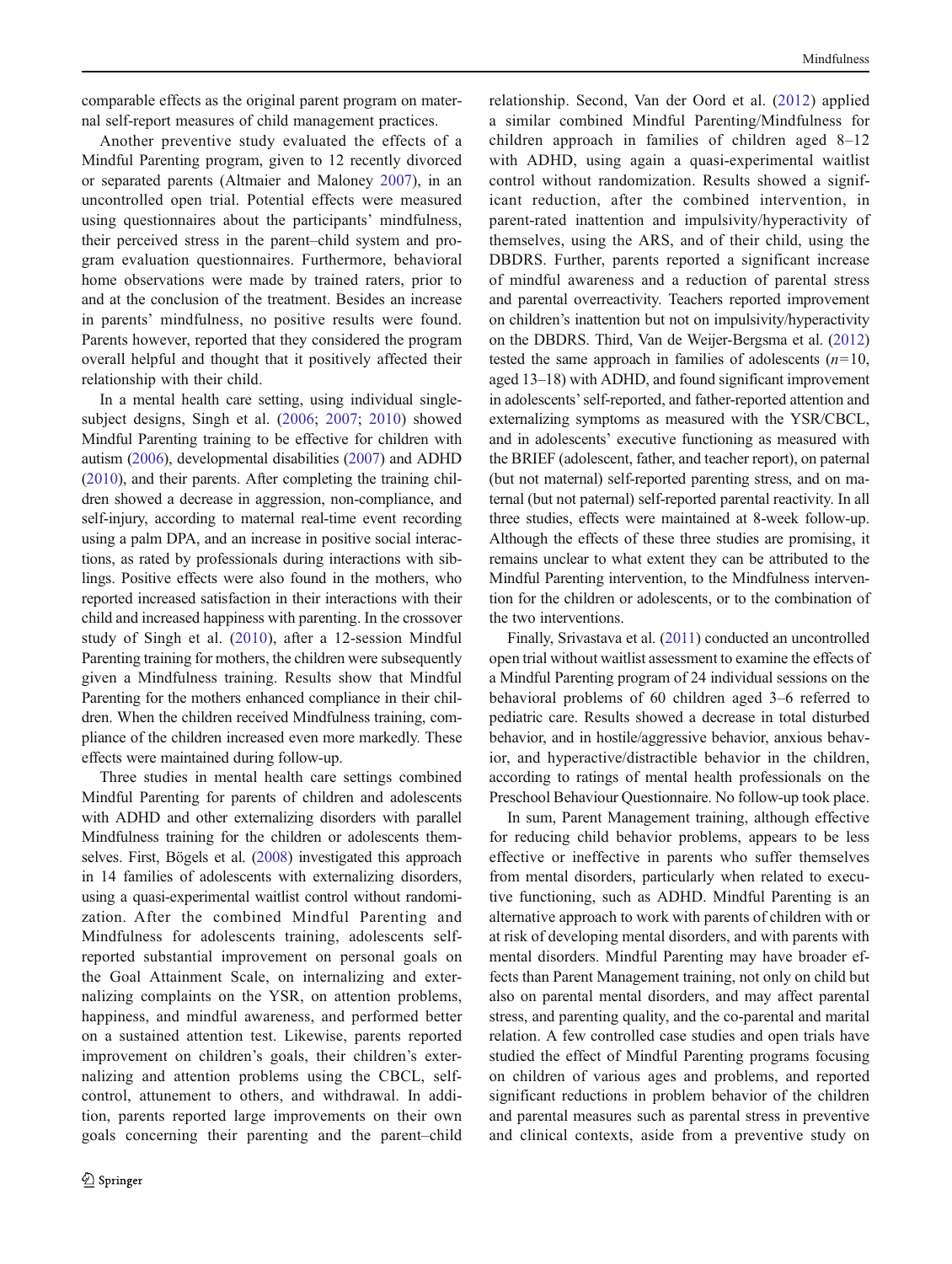recently divorced parents. Most studies in clinical contexts have combined Mindful Parenting with Mindfulness for children, therefore, the effects of solely Mindful Parenting on child and parental mental health problems remain unclear. The studies that examined Mindful Parenting as a single intervention did not have follow-up measurements, so it is unknown whether effects are maintained, and did not assess outcomes on parents' own mental health.

#### Current Study

The goal of the current study was to evaluate the effects of an nine-session weekly group Mindful Parenting program in a child and parent secondary mental health care context, for a broad range of child and parent problems. We assessed the effects on a wide range of parent-rated outcomes including: child internalizing and externalizing problems, parents' own internalizing and externalizing problems, parental stress, parenting, coparenting, and marital satisfaction. A quasiexperimental design was used in which those families who had to wait at least 5 weeks before the intervention started completed a waitlist assessment, and all families were assessed at pre-test, post-test, and at 8-week follow-up. We hypothesized that Mindful Parenting would somewhat decrease (parent-rated) internalizing and externalizing symptoms of the child for which parents were referred. While in some children with mental disorders improvements in symptoms can be expected when parents become more mindful, in other children the improvement through Mindful Parenting would be that the parent becomes more accepting of the child's problems. We also hypothesized some improvement in parents' own internalizing as well as externalizing symptoms of psychopathology. As not all parents will have such symptoms, we expected improvements to be in the medium effect range. We expected larger improvement on parental stress, as parents who are referred to Mindful Parenting, generally experience elevated parental stress levels. We also anticipated some improvement on parenting, that is, that parents would become more accepting and less rejecting of their child, as well as more autonomy encouraging and less overprotective. We expected that if parents would apply the mindfulness skills they learned to deal with strong emotions, stress, and conflict with their child, also with their partner, we would find improvements in coparenting and marital functioning.

# Method

#### Participants

Parents referred to a child and youth secondary mental health care center, who experienced stress or difficulties in raising (one of) their children, were offered Mindful Parenting. The parenting stress or difficulties could be related to their child's and/or their own psychopathology. Of the 98 parents who participated in the intervention, 86 agreed to participate in the research as well and signed informed consent. Research participants were 77 (89 %) mothers and nine (11 %) fathers. Of the 86 parents, seven participated in the Mindful Parenting training as a couple, so that there are 79 families in the sample. Fifty participants (63 %) were living together with the other parent, 19 (24 %) were separated or divorced, three (4 %) had a relationship with the other parent but were living apart, and seven (9 %) were widows. Of the divorced/separated participants, six had a new relationship.

Parents were on average 45 years old (SD 6.6, range 28– 64). Parents' educational level was 7.1 (0.8) for fathers, and 6.9 (1.4) for mothers, on a scale ranging from 1=elementary school to 8=university college. Fathers' average professional level was  $8.7$  (2.3) and mothers'  $8.2$  (2.5), ranging from  $1=$ no labor to 11=university degree required. The majority of the parents were born in the Netherlands (70 parents, 81 %), 10 were born in other European countries (12 %), two in South-America (2 %), two in North-America (2 %), one in Asia  $(1 \%)$ , and one in Africa  $(1 \%)$ .

Parents had on average 2.2 (SD 0.8, range 1–4) children. Of these children, 82 (57 %) are boys and 61 (43 %) girls, with an age ranging from 2 to 21, mean 9.9 (4.2). In 64 families (81 %) parents experienced problems with specifically one or two of the children. These children were labeled the target children, 42 (60 %) are boys and 28 (40 %) girls, their age ranging from 2 to 21 with a mean of 10.7 (4.6).

All parents experienced parent–child relationship problems and 50 (58 %) of the parents were diagnosed with a parent–child relational problem (DSM-IV V-code 61.20). Furthermore, 31 % of the parents had a diagnosis concerning their own psychopathology: seven (8 %) adjustment disorder, one (1 %) ADHD, 11 (13 %) depression, three (3 %) dysthymia, two (2 %) bipolar disorder, and one (1 %) borderline personality disorder. The primary diagnoses of the target children were: 33 (47 %) ADHD, 15 (21 %) autistic spectrum disorder, five (7 %) anxiety disorder, one (1 %) depression, three (4 %) dysthymia, three (4 %) ODD, one (1 %) conduct disorder, three (4 %) learning disorder, and one (1 %) schizophrenia. DSM-IV classifications were established by a multidisciplinary staff, and were based on interviews with parents and child, observations, previous information and testing in other mental health services, psychiatric consults, as well as the semi-structured diagnostic interviews ADIS-C and P (Silverman and Albano [1996](#page-14-0)) to assess anxiety, mood, and behavior disorders, and the ADI-R (Lord et al. [1994\)](#page-14-0) to assess autism-spectrum disorders.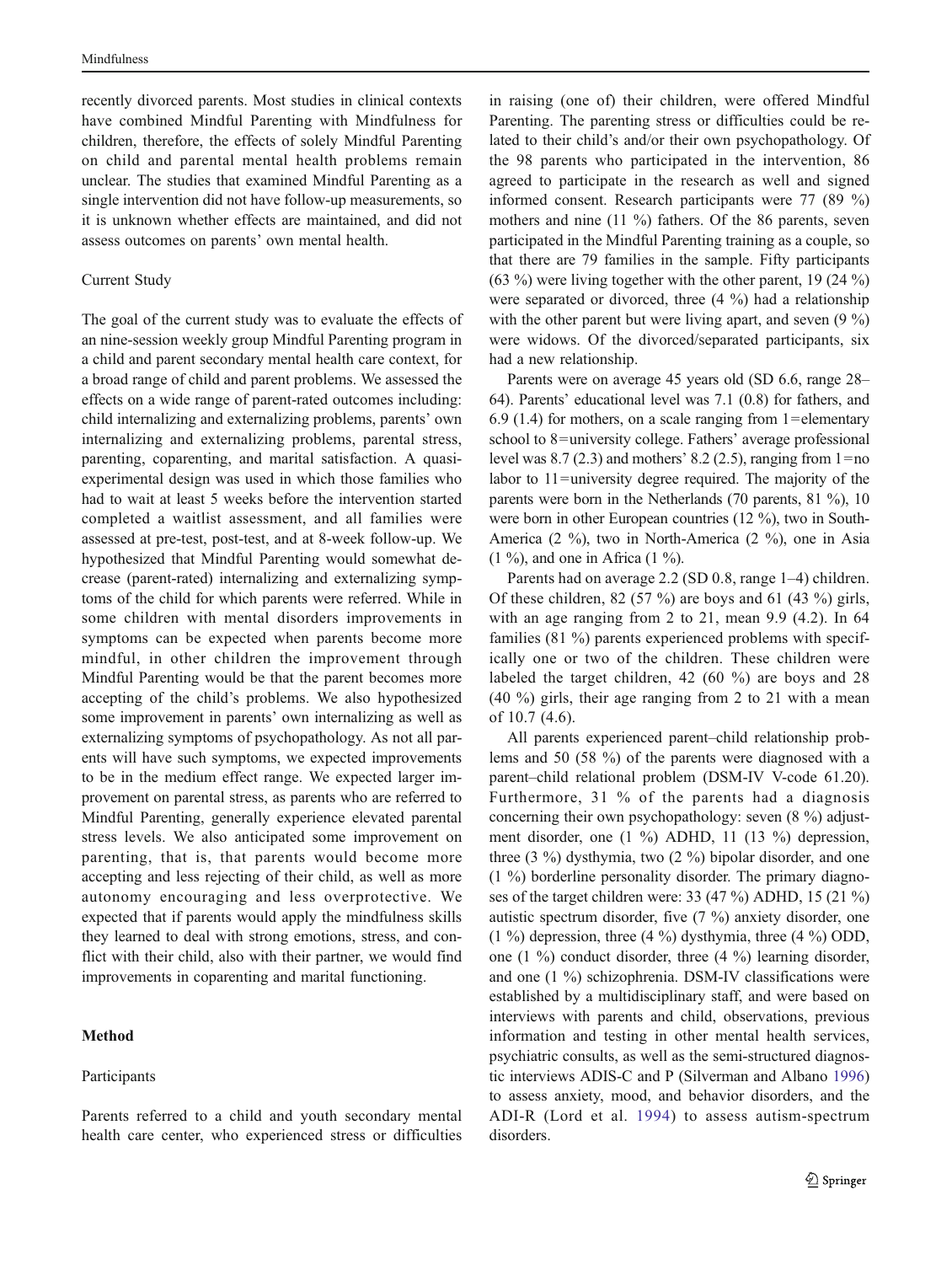# Procedure and Design

After obtaining informed consent, 23 parents (27 %) had to wait for the treatment at least 5 weeks and conducted waitlist assessments, in order to control for the effects of time and assessment. Immediately before the Mindful Parenting course all 86 parents were (re)assessed. After the 8-week course a post-test took place, and 8 weeks later follow-up assessments. The questionnaires were completed at home. In total one parent (1 %) dropped out of treatment, which means missing four or more sessions. This parent did not complete further assessments.

# Intervention

The Mindful Parenting training is an adaptation for parents of the Mindfulness-Based Cognitive Therapy (MBCT) for depression (Segal et al. [2002](#page-14-0), [2012](#page-14-0)), and the Mindfulness-Based Stress Reduction program (MBSR; Kabat-Zinn[,1990](#page-14-0)). The Mindful Parenting course consists of 8 weekly 3-h group sessions in groups of eight to 14 parents, plus a follow-up session 8 weeks later. Groups were led by one or two psychotherapists, who were experienced Mindfulness teachers with a background in cognitive behavior treatment for children and parents, in family treatment, and in group psychotherapy. The mindfulness teachers met weekly to ensure treatment integrity, discuss the group process, application of techniques, and individual group members.

The Mindful Parenting training retains the basic structure of the MBCT and MBSR programs in the sense that the same general meditation and yoga exercises are practiced, according to a similar build-up (see Table [1](#page-6-0)). Similar attitudinal foundations are addressed, but focused on parenting, for example automatic pilot parenting, parental doing and being mode, parental self-compassion, and beginners mind parenting. The rationale as to why participants may benefit from mindfulness is tailored towards parenting. Next to the MBCT/MBSR meditation practices, such as the body scan, the 3-min breathing space, specific in-session and homework practices are added to promote mindful parenting. Parents are instructed to apply mindfulness to interactions with their children, their partner or ex-partner, and the everyday tasks associated with parenting. One example of such a practice is observing one's child with beginner's mind, as was done with a raisin in the first session. Parents are encouraged to become aware when they responded to their child in an automatic, mindless manner, when occupied by their own thinking, when stressed, and based on their own upbringing experiences, and their previous experiences with the child. Parents are invited to pay full attention first to themselves as a parent, and second to the child and the interaction with their child, and, based on this broadened

awareness, to respond rather than react. The first sessions focus on helping parents become aware of their body while parenting, and particularly of parenting stress and stress signals in their bodies and minds. Then, parents are encouraged to become aware of automatic patterns in their interactions with their child, and to use the breathing space to delay reacting to their children (or partner) automatically. Using experiential and writing exercises, parents are invited to explore whether the current parent–child patterns were related to patterns in their own youth. The theme of conflict in parent–child relationships is introduced later on in the course, and parents practice going back to their child to repair the relationship after a difficult conflict ("rupture and repair", Siegel and Hartzell [2004\)](#page-14-0). Finally, mindful limit-setting in parenting is addressed. Parents are asked to practice meditation and yoga exercises at home, six times per week for approximately 1 h. They are also asked to practice informal Mindful Parenting exercises, such as "seeing your child with beginner's eyes" and mindfully performing daily parenting tasks. For a full description of the program, including the similarities and differences compared to MBCT and MBSR, see Bögels and Restifo [\(2013\)](#page-13-0).

# Measures

# Child Psychopathology

Parents' perceptions of their child's emotional and behavioral problems were measured using the Child Behavior Checklist (CBCL; Achenbach and Rescorla [2000](#page-13-0), [2001\)](#page-13-0). Both the CBCL/1.5–5 (targeting children from 1.5–5 years old) and the CBCL/6–18 (targeting children from 6–18 years old) were used in the current investigation. The CBCL/1.5–5 consists of 100 items and the CBCL/6–18 of 113 items. All items are rated on a 3 point Likert scale, ranging from 0 (not true) to 2 (very true or often true). We used the "internalizing" and "externalizing" syndrome scale. Good scale reliability and validity of the Dutch translation of the CBCL have been reported (Verhulst et al. [1996](#page-14-0)).

#### Parental Psychopathology

Parents' own psychopathology was assessed with a Dutch shortened version (Ferdinand et al. [1995\)](#page-13-0) of the Young Adult Self Report (YASR; Achenbach [1997](#page-13-0)), an upward extension of the YSR for 18 years and older. Syndrome items (52) were rated on a 3-point Likert scale ranging from 0 (not true) to 2 (very true or often true). The YASR is based on the CBCL, measuring "internalizing" (social withdrawal, somatic complaints, and anxiety/depression) and "externalizing" (delinquent and aggressive behavior) symptoms.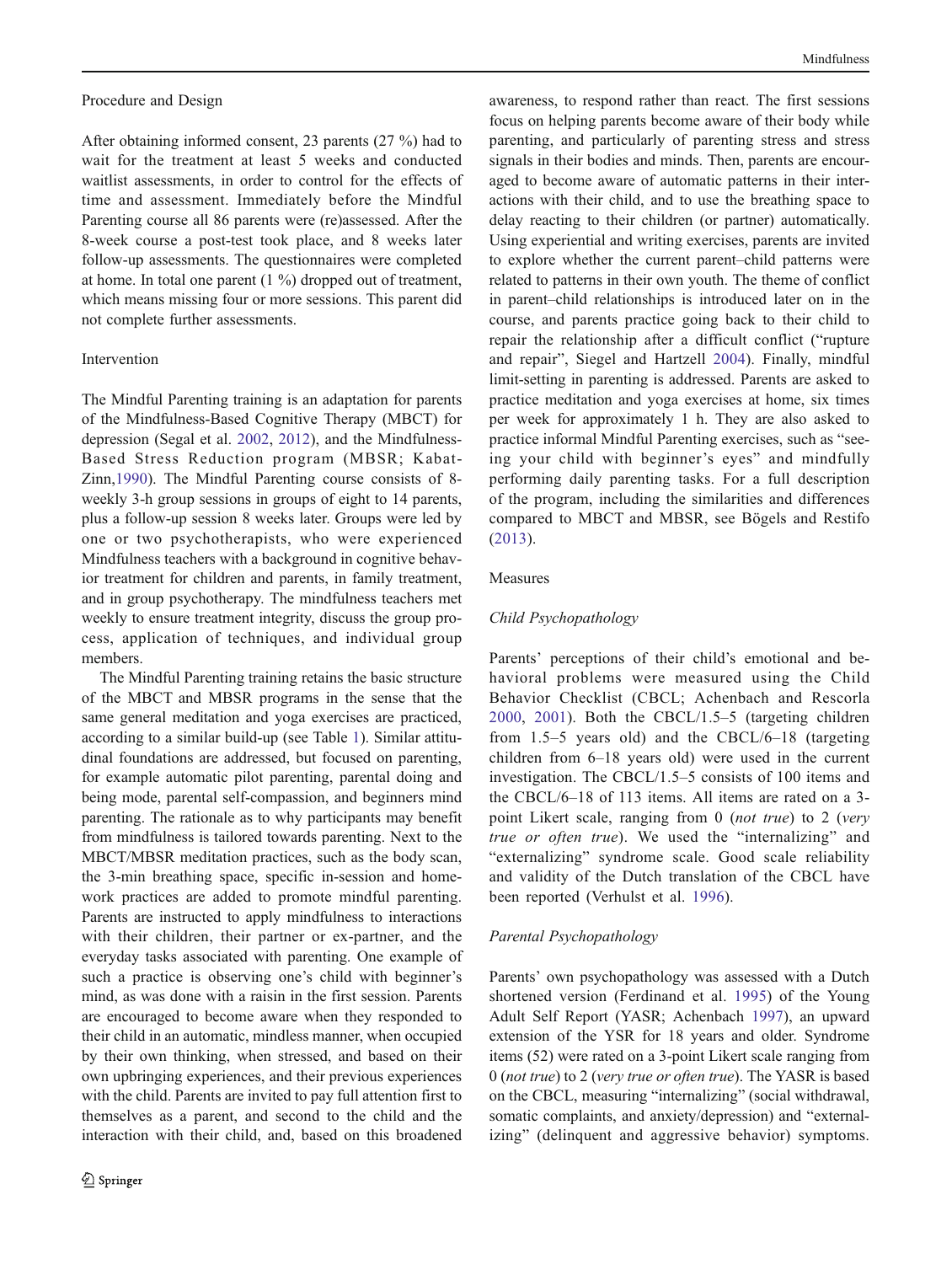## <span id="page-6-0"></span>Table 1 Outline of the nine-session mindful parenting program

1. Themes: Automatic pilot versus non-reactive parenting, awareness of each moment, perceiving with a 'fresh' view.

Getting to know each other, rationale, raisin exercise, body scan

2. Themes: Beginners mind parenting, perception vs. interpretation, obstacles to practice.

Body scan, interactive review of homework, exploration of obstacles to practice, attitudinal foundation of mindfulness, seeing your child with beginner's mind, 10-min sitting meditation on the breath

3. Themes: Watching the body during parenting stress, mindful seeing.

Exercise seeing with a 'fresh' view, 20-min sitting meditation with focus on breath and body sensations, interactive review of homework (meditation exercises and pleasant event calendar), yoga practice (lying) with theme of limits, 3-min breathing space

4. Themes: Responding vs. reacting to parenting stress.

30-min sitting meditation with awareness of breath, body, and sounds; interactive review of homework; discussing negative events; 3-min breathing space; 3-min coping space; flight–fight–freeze–dance demonstration, yoga practice (sitting and standing) with theme of balance

5. Themes: Recognizing patterns, responding with acceptance to self and child

40-min sitting meditation with awareness of breath, body, sounds, and thoughts; interactive review of homework; discussing stressful interactions with child; experiential practice of accepting emotions of parent and child; 3-min coping space using the most difficult behavior of your child, interactive discussion of parent–child patterns

6. Themes: Dealing with difficult emotions

40-min sitting meditation with awareness of breath, body, sounds, and thoughts; choiceless awareness; interactive review of homework; discussing stressful situations with partner/child; experiential awareness of automatic reactions from parents' own childhood; walking meditation; meditation practice of mindfulness applied to a stressful parenting event; 3-min coping space, allowing emotions to be there, "doors"

7. Themes: Rupture and repair; acceptance and limits

40-min sitting meditation with awareness of breath, body, sounds, and thoughts and choiceless awareness; interactive review of homework; rupture and repair exercise for parent–child conflicts; awareness of limits

#### 8. Themes: What has been learned and the future

Body scan, review of homework, meditation on goals and hopes, evaluation of personal process via symbolic objects and process description, make plans for continuing mindful parenting practice for the next 8 weeks, and bring intention to them

9. Follow-up meeting (8 weeks after session 8): Sitting meditation, discussion of home practice in the past 8 weeks, setting intentions for the coming 8 months, mountain meditation, stone meditation, individual feedback on the assessment results, final questions or help needed

Good reliability and validity for the American YASR have been reported by Achenbach [\(1997](#page-13-0)) and were supported for the Dutch version (Ferdinand et al. [1995;](#page-13-0) Wiznitzer et al. [1992\)](#page-15-0). Although the YASR version used was not validated for the age group of the present study, all items seemed applicable, and the YASR syndrome scales items are highly similar to the Adult Self-Report (ASR) syndrome scale items (Achenbach and Rescorla [2003\)](#page-13-0). In line, Achenbach and Rescorla [\(2003](#page-13-0)) report very high correlations between the YASR and ASR syndrome scales internalizing (.99) and externalizing (.97). In this study the Cronbach's alpha coefficient was .90 for internalizing and .78 for externalizing problems.

## Parental Stress

Parental stress was assessed with the Dutch Parenting Stress Index (PSI) (Brock et al. [1992](#page-13-0)), based on the American Parenting Stress Index (Abidin [1983](#page-13-0)). We used the 15 item scale "Sense of Competence", measuring the extent in which the parent feels incompetent in parenting the child, which possesses good reliability and validity (Dekovic et al. [1996](#page-13-0)). An item example is: "Raising my child is more difficult than I expected". Parents rated each item on a 6point Likert scale, ranging from 1 (totally disagree) to 6 (totally agree). In this study the Cronbach's alpha was .89.

#### Parenting Style

The Rearing Behaviour Inventory (RBI, Bögels and van Melick [2004\)](#page-13-0) was applied to measure aspects of overprotective and rejecting parenting. The RBI is rated on a 4-point scale, ranging from 1 (not at all true) to 4 (very true). A four-factor model was found to fit the RBI best, the factors being autonomy encouragement (seven items, "I encourage my child to make his/her own decisions"), overprotection (seven items, "I am overprotecting"), acceptance (five items, "I don't approve some of the things my child does, but I don't reject him/her as a person"), and rejection (nine items, "I don't look at my child, if he/she has disappointed me") (Verhoeven et al. [2012](#page-14-0)). In this study alpha coefficients were .76 for autonomy encouragement, .63 for overprotection, .65 for acceptance, and .78 for rejection.

#### Coparenting

The Coparenting Scale from McHale [\(1997\)](#page-14-0) measures the parental behaviors thought to promote or undermine children's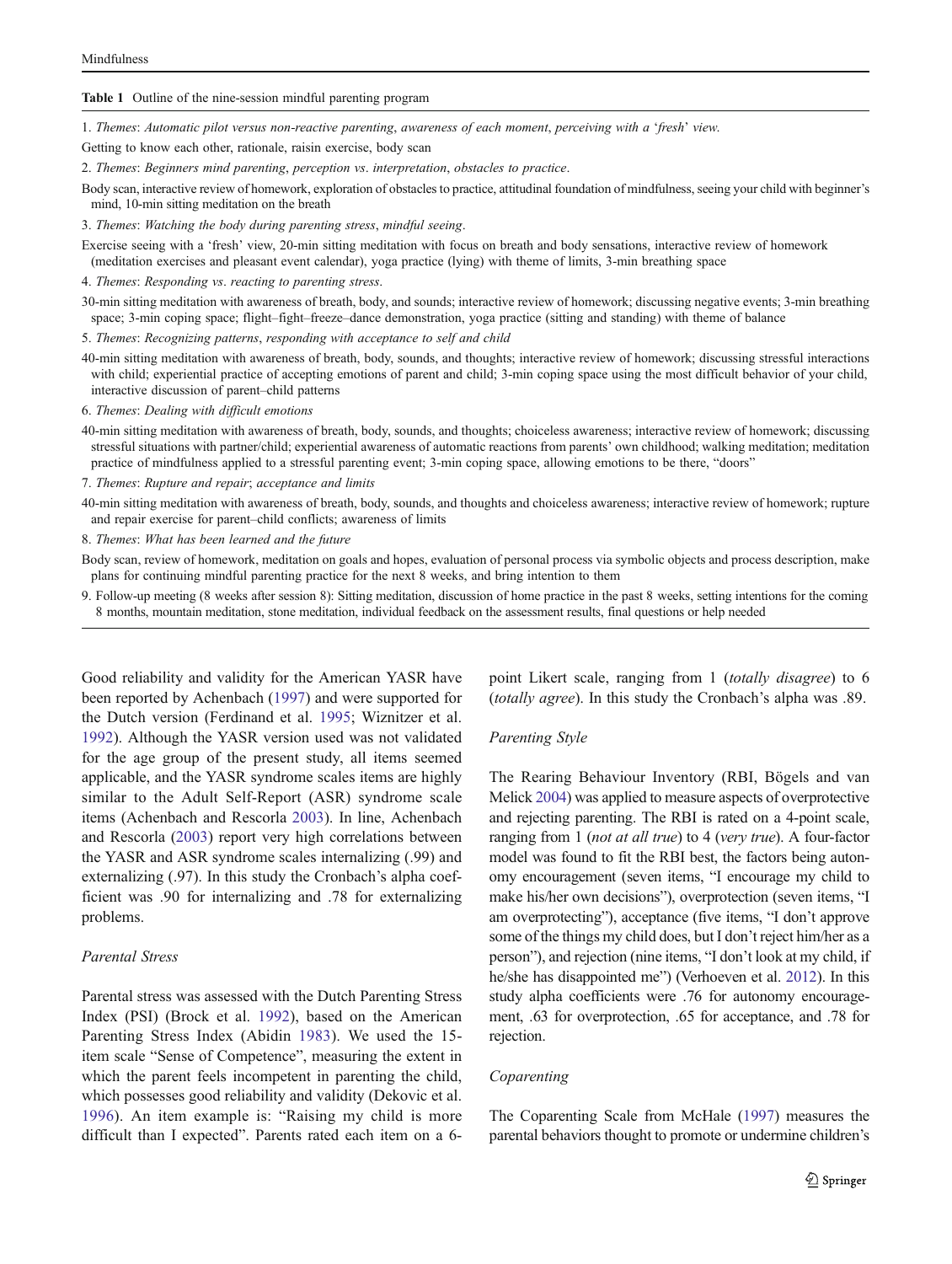sense of the coparental and family unit. Both overt coparenting (displayed by the parent in the family triad) and covert coparenting (displayed by the parent when alone with the child) are measured. We used a Dutch version of the Coparenting Scale (Karreman, Tuijl, Van Aken, and Dekovic, [2008](#page-14-0)), containing 18 items. Parents rated each item on a 7-point scale, ranging from 1 (absolutely never) to 7 (almost constantly). The Coparenting Scale consists of four subscales: family integrity, disparagement, conflict, and reprimand. Family integrity reflects active parental attempts at promoting a sense of togetherness among family members. Disparagement contains items that reflect active disparagement of the coparent and undermining of his or her authority or credibility. Conflict measures overt interparental disagreement or conflict in the child's presence. Reprimand captures interparental involvement in limit-setting and discipline. McHale [\(1997\)](#page-14-0) reported alpha's of .82 for family integrity, .75 for disparagement, .79 for conflict, and .62 for reprimand. In this study, we found an alpha of .81 for family integrity, .68 for disparagement, .67 for conflict, and .34 for reprimand. Because of the low alpha of reprimand, this scale was left out for analyses.

# Marital Conflict

Marital conflict was measured with the "spouse/partner" scale of the Young Adult Self-Report (Achenbach [1997](#page-13-0)). The scale spouse/partner consisted of nine items, of which we used the items that truly measured conflict (e.g., "My partner and I disagree about money"), and left out two positive items: "I feel satisfied with my partner" and "My partner and I enjoy similar activities". Also, we left out the item "My partner and I disagree about having children" as participants had children. The six items are rated on a 3 point Likert scale, ranging from 0 (not true) to 2 (very true or often true). In the current study we found an alpha of .61 for marital conflict.

# Marital Quality

Marital quality was measured by the Marital Satisfaction and Communication Questionnaire (MSCQ, Gerris et al. [1993\)](#page-14-0). The 24 items are rated on a 6-point Likert scale, ranging from 1 (totally disagree) to 6 (totally agree). A three-factor model of the MSCQ was used, with the dimensions marital satisfaction ("In general I am dissatisfied with the relationship with my partner"), negative communication ("If my partner and I disagree, we often get mad with each other"), and open communication ("I often talk with my partner about personal problems"). Van den Troost ([2005\)](#page-14-0) provided evidence for these three scales based on exploratory and confirmatory factor analyses. In this study alpha's were .91 for marital satisfaction, .86 for negative communication, and .84 for open communication.

# Data-Analytic Approach

The marital measures were only completed by parents who had a partner, whereas the coparenting measure was also filled in by parents without a current, but with an ex-partner, as coparenting remains possible when parents have split up. The unit of analysis is parent. When parents had more than one "target child" on which they reported, the CBCLs of these children were averaged.

To be able to incorporate all available data in the analysis, data were analyzed using multilevel modeling in SPSS. It was first tested whether participants with and without waitlist were different in their pre-test characteristics or their response to the intervention, which was not the case. Measurement occasions were treated as fixed. Each model consisted of four coefficients (waitlist, pre-test, post-test, and follow-up), representing the deviations from the overall mean at pre-test. The intercept was considered random, with its mean fixed at pre-test, thus taking the overall mean at pre-test as point of reference. Scores on each questionnaire were standardized across pre- and post-treatment assessments by converting to Z scores. Parameter estimates can be interpreted as effect sizes.

# Results

Table [2](#page-8-0) presents means and standard deviations of all measures at the different measurement occasions, and Table [3](#page-9-0) presents the results of the multilevel analyses. Waitlist did not have an effect on most variables, except for a decrease in parental externalizing problems between waitlist and pretest, and a decrease in family integrity.

After the Mindful Parenting intervention, significant reductions in target children's internalizing were found, of medium effect size, and of children's externalizing problems, of small effect size. Also, significant reductions in parents' internalizing problems and further decrease in their externalizing problems occurred, of medium effect sizes. Significant improvements were reported on parental stress, of medium effect sizes, and on the rearing dimensions autonomy encouragement, overprotection, and rejection, of small to medium effect sizes. On the rearing dimension acceptance a borderline significant improvement only occurred at follow-up. Changes were observed in coparenting: significant improvements in family integrity [but note a deterioration during waitlist], in disparagement at post-test which however was not maintained at follow-up, and in conflict in front of the child. No changes in marital variables were found.

In order to get an impression of the clinical significance of the children's symptoms and their improvement, we calculated the percentage of children who were above the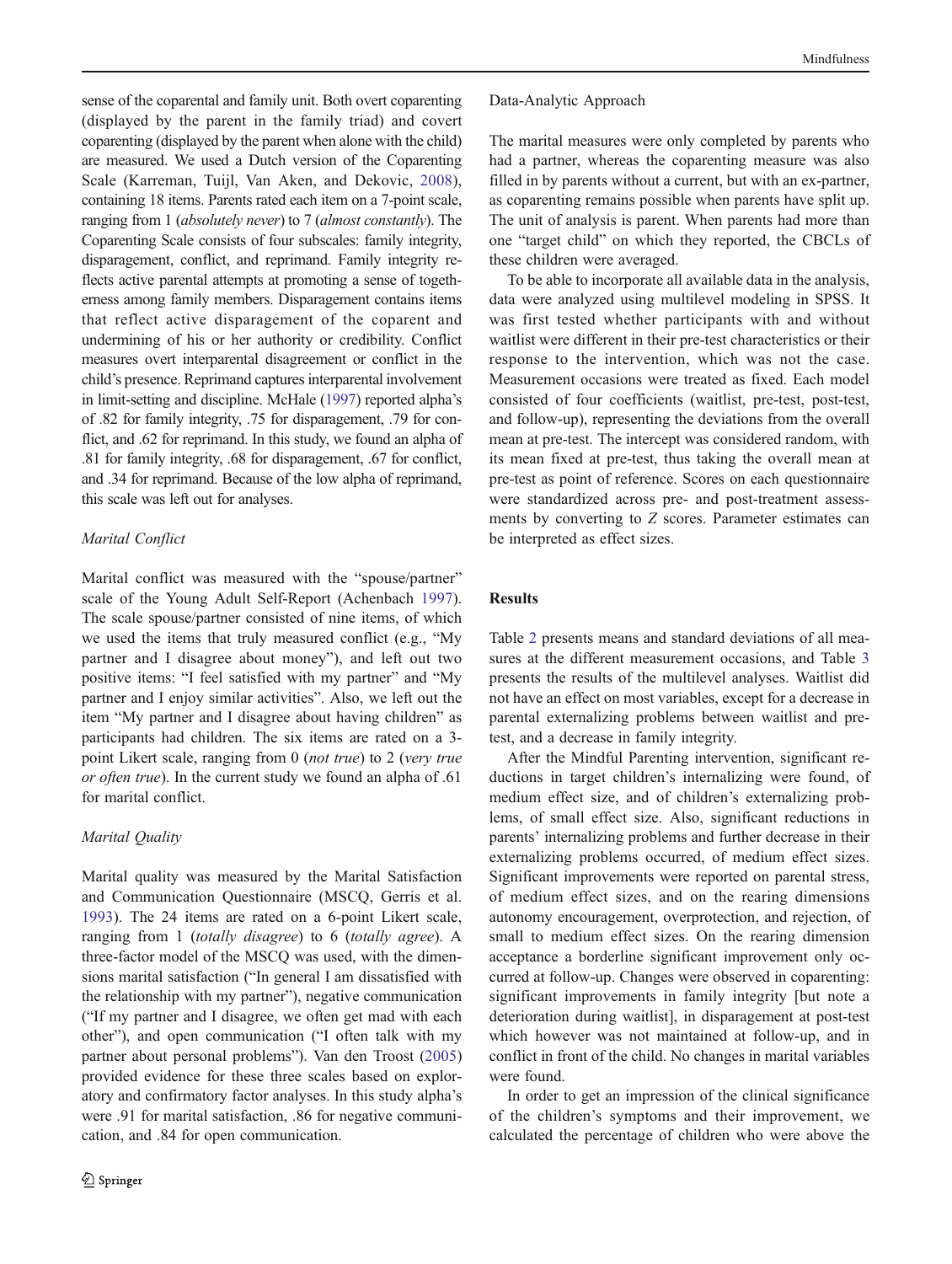<span id="page-8-0"></span>Table 2 Means and standard deviations of all variables at the four measurement moments, the mindful parenting training took place between pretest and post-test

|                        |                            | Waitlist |           | Pre-test |           |       | Post-test |       | Follow-up |  |
|------------------------|----------------------------|----------|-----------|----------|-----------|-------|-----------|-------|-----------|--|
|                        |                            | M        | <b>SD</b> | М        | <b>SD</b> | М     | <b>SD</b> | M     | <b>SD</b> |  |
| Child psychopathology  |                            |          |           |          |           |       |           |       |           |  |
|                        | Internalizing              | 59.53    | 10.06     | 61.25    | 9.26      | 56.58 | 11.90     | 56.23 | 9.95      |  |
|                        | Externalizing              | 60.42    | 7.28      | 61.43    | 9.05      | 57.42 | 13.28     | 56.30 | 11.17     |  |
| Parent psychopathology |                            |          |           |          |           |       |           |       |           |  |
|                        | Internalizing              | 0.53     | 0.33      | 0.52     | 0.31      | 0.37  | 0.27      | 0.36  | 0.3       |  |
|                        | Externalizing              | 0.26     | 0.20      | 0.26     | 0.19      | 0.20  | 0.17      | 0.16  | 0.14      |  |
| Parental stress        |                            | 3.13     | .80       | 3.27     | .84       | 2.91  | .80       | 2.82  | .77       |  |
| Parental rearing       |                            |          |           |          |           |       |           |       |           |  |
|                        | Autonomy encouragement     | 3.02     | 0.51      | 2.97     | 0.52      | 3.11  | 0.56      | 3.23  | 0.46      |  |
|                        | Overprotection             | 1.76     | 0.44      | 1.87     | 0.44      | 1.75  | 0.45      | 1.67  | 0.40      |  |
|                        | Acceptance                 | 3.30     | 0.43      | 3.36     | 0.50      | 3.37  | 0.48      | 3.46  | 0.49      |  |
|                        | Rejection                  | 1.62     | 0.61      | 1.64     | 0.64      | 1.47  | 0.36      | 1.45  | 0.46      |  |
| Coparenting            |                            |          |           |          |           |       |           |       |           |  |
|                        | Family integrity           | 4.56     | 0.97      | 4.33     | 1.06      | 4.48  | 1.05      | 4.69  | 1.16      |  |
|                        | Disparagement              | 2.83     | 1.20      | 2.79     | 0.92      | 2.51  | 0.98      | 2.55  | 0.87      |  |
|                        | Conflict in front of child | 3.51     | 0.75      | 3.68     | 0.88      | 3.27  | 0.82      | 3.30  | 0.86      |  |
| Marital functioning    |                            |          |           |          |           |       |           |       |           |  |
|                        | Marital conflict           | 0.35     | 0.38      | 0.42     | 0.37      | 0.38  | 0.39      | 0.38  | 0.41      |  |
|                        | Marital satisfaction       | 4.08     | 1.28      | 4.00     | 1.36      | 4.17  | 1.33      | 4.12  | 1.32      |  |
|                        | Negative communication     | 3.94     | 1.06      | 3.70     | 1.24      | 3.85  | 1.19      | 3.92  | 1.24      |  |
|                        | Open communication         | 4.78     | 1.02      | 4.66     | 1.15      | 4.64  | 1.13      | 4.76  | 1.06      |  |

Child psychopathology are CBCL t scores, all other measures are mean item scores, in which the scale ranges were for parental psychopathology (YASR) 0–2, for parenting stress (PSI) 1–6, for parenting (RBI) 1–4, for coparenting 1–7, for marital conflict (YASR) 0–2, and for the other marital scales (MSCQ) 1–6. Autonomy encouragement, acceptance, family integrity, marital satisfaction, and open communication are positive scales (that is, the higher the score, the better) whereas the other scales are negative scales (the higher the score, the more problems)

subclinical or clinical threshold. At pre-test, 59 % of the target children had subclinical or clinical levels of internalizing and 63 % of externalizing symptoms, whereas at follow-up these numbers were respectively 39 and 43 %.

Parents filled in an adapted version of the post-program assessment of the stress reduction program, developed at the center for mindfulness of the University of Massachusetts medical school, to evaluate how they appreciated the Mindful Parenting program (see Appendix [1\)](#page-0-0). The vast majority (over 90 %) felt the training gave them something of remaining value, that it changed their lives and parenting, and that they had become more aware of parenting issues. Also the vast majority (95 %) intended to remain aware in daily life, and 88 % intended to keep meditating. Moreover, two-third indicated that the Mindful Parenting course provided them sufficient help. Inspecting on what areas of their lives the training has been most helpful, most parents indicated some to big positive changes in taking better care of themselves, in feelings of hope and believing that the relationship with their child and family can improve, in periods of worry, stress, and frustration, in dealing with strong emotions, and in awareness of and skills for dealing with parenting stress. Most parents practiced less than advised: one to four times a week. Parents gave the course a high grade  $(8.0 \text{ on a scale of } 1-10)$  and found the sitting meditation, practicing awareness in daily life, and group conversations and education most useful.

# Discussion

This study evaluated a Mindful Parenting program, delivered in a group format, in 86 parents who were referred to mental health care because of their child's mental disorder and/or their own mental disorder, or because of a parent– child relation problem. The main findings of the study are: (1) there was almost no drop-out  $(1 \%)$ ;  $(2)$  improvements occurred in child as well as parental internalizing and externalizing psychopathology, of small to medium effect size; (3) improvements occurred on parental stress, of medium effect size, and self-reported parenting, of small to medium effect size; (4) some improvements were observed in coparenting; however, no improvement on marital variables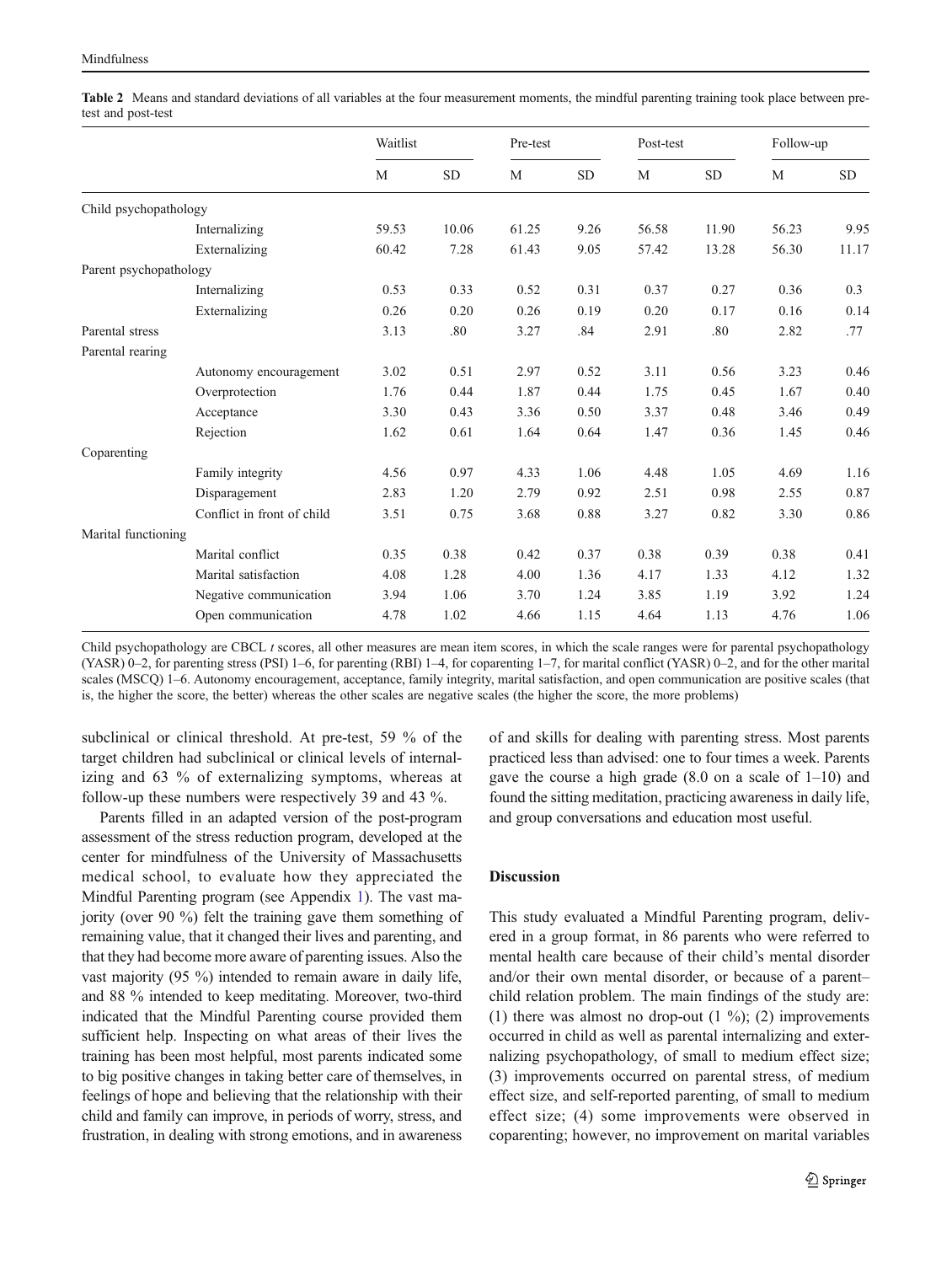|                        |                            | Waitlist     |          | Post-test   |           | Follow-up    |              |
|------------------------|----------------------------|--------------|----------|-------------|-----------|--------------|--------------|
| Child psychopathology  |                            |              |          |             |           |              |              |
|                        | Internalizing              | $-.00(.14)$  | $-.01$   | $-.45(.10)$ | $-4.5***$ | $-.47(.09)$  | $-5.3***$    |
|                        | Externalizing              | .00(0.10)    | .00      | $-.31(.09)$ | $-3.5**$  | $-.37(.08)$  | $-4.5***$    |
| Parent psychopathology |                            |              |          |             |           |              |              |
|                        | Internalizing              | .14(.16)     | .89      | $-.48(.09)$ | $-5.3***$ | $-.46(.10)$  | $-4.5***$    |
|                        | Externalizing              | .59(.12)     | $4.7***$ | $-.43(.08)$ | $-4.1***$ | $-.50(.09)$  | $-5.6***$    |
| Parental stress        |                            | .01(.12)     | .10      | $-.44(.08)$ | $-5.7***$ | $-.47(.09)$  | $-5.3***$    |
| Parental rearing       |                            |              |          |             |           |              |              |
|                        | Autonomy encouragement     | .04(0.15)    | .24      | .28(.08)    | $3.3***$  | .50(.11)     | $4.6***$     |
|                        | Overprotection             | $-.09$ (.15) | .60      | $-.27(.09)$ | $-2.9**$  | $-.38(.09)$  | $-4.0***$    |
|                        | Acceptance                 | $-.01$ (.14) | .06      | .01(0.08)   | .25       | .18(.13)     | $1.8\dagger$ |
|                        | Rejection                  | .16(0.13)    | 1.3      | $-.33(.11)$ | $-3.3**$  | $-.35(.10)$  | $-2.6*$      |
| Coparenting            |                            |              |          |             |           |              |              |
|                        | Family integrity           | .20(.09)     | $2.2*$   | .13(0.06)   | $2.1*$    | .27(.09)     | $3.0**$      |
|                        | Disparagement              | .07(0.24)    | $-.29$   | $-.28(.08)$ | $-3.3**$  | $-.14(.09)$  | $-1.4$       |
|                        | Conflict in front of child | .11(.21)     | $-.52$   | $-.47(.11)$ | $-4.3***$ | $-.40(.15)$  | $-2.6*$      |
| Marital functioning    |                            |              |          |             |           |              |              |
|                        | Marital conflict           | $-.09(.06)$  | 1.5      | $-.08(.08)$ | .98       | $-.09$ (.10) | $-.86$       |
|                        | Marital satisfaction       | $-.07(.12)$  | $-.55$   | .06(.07)    | .81       | .00(0.09)    | .02          |
|                        | Negative communication     | .02(.10)     | .15      | .10(0.09)   | 1.1       | .03(.10)     | .28          |
|                        | Open communication         | $-.02$ (.08) | $-.22$   | $-.04(.09)$ | $-.42$    | .12(.11)     | 1.1          |
|                        |                            |              |          |             |           |              |              |

<span id="page-9-0"></span>Table 3 Parameter estimates (standard error between brackets) followed by  $t$  values of multilevel models of treatment outcome predicted by measurement occasion (deviations from pre-test)

Negative estimates indicate less problems compared to pre-test, in case of positive variables (autonomy encouragement, acceptance, family integrity, and open communication), positive estimates indicate improvement compared to pre-test. Measures are Z-transformed. Estimates can be interpreted as effect sizes

†p<.10; \*p≤.05; \*\*p≤.01; \*\*\*p≤.001

occurred; and (5) improvements generally were maintained at 8-week follow-up, or further improvement occurred. Further, (6) parents evaluated the program as valuable and effective in many areas of their own and their family's functioning, and reported transformational changes.

Although improvements on child psychopathology were only of small to medium effect size, it should be noted that this is an important effect taking into account the following two reasons. First, as children suffered from a wide range of problems, measures of more specific target complaints, that are more sensitive to measure change, could not be applied. Therefore, the smaller changes on the broadband measures that were applied can well be clinically significant. This was indicated by the finding that 20 % less children were in the (sub)clinical range at follow-up compared to before the Mindful Parenting training. Second, the course was short (only eight sessions) and children were not treated themselves. It is interesting that changes were as pronounced on parental psychopathology as on target child psychopathology, particularly because the vast majority of parents were referred for a mental disorder of the child rather than of their own. This improvement in parental psychopathology is however consistent with the focus of the Mindful Parenting intervention, that is, becoming aware, in a nonjudgmental way, of (parenting) stress and anxiety, (parenting) sadness, (parenting) anger rather than acting upon these emotions, practicing focused and nonbiased attention, cultivating non-reactivity, and taking care of oneself. Such practice can be expected to affect internalizing and externalizing problems of parents.

The improvements in (self-reported) parenting are also remarkable, given that the focus of the course was not about changing certain parenting styles or behaviors, as in Parent Management training, such as giving praise or time-out. However, becoming aware of parenting stress and parental automaticity, practicing here-and-now nonjudgmental attention for the child, practicing parental non-reactivity, and taking better care of oneself as a parent, may all contribute to more functional parenting styles such as less rejecting, less overprotective, and more autonomy encouraging parenting. As heightened parental stress causes dysfunctional parenting (e.g., Crnic et al. [2005\)](#page-13-0), the improvement in parenting stress may underlie the reported changes in parenting styles.

Improvement on coparenting, reflected in reduced conflict in front of the child, reduced disparagement, and increased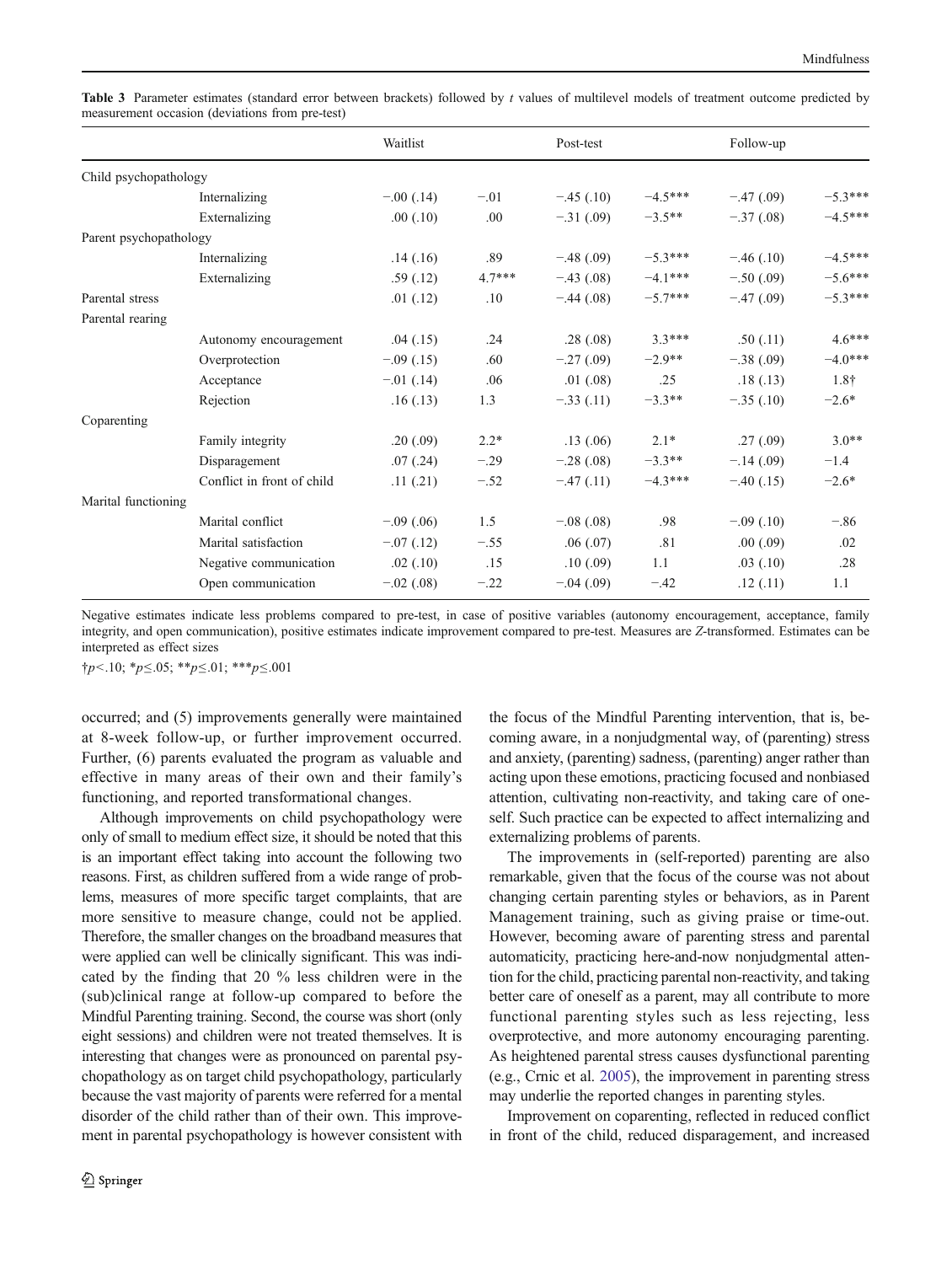family integrity, was another result of the course. Few couples participated in the course, but enhanced awareness of stress and reduced reactivity of the parent that followed the course, appeared to have influenced the co-parental relationship. This is an important finding, as the negative effects of conflict in the presence of the child, and unsupportive coparenting on child psychopathology, are well documented (e.g., Cummings [1994;](#page-13-0) Majdandzic et al. [2012](#page-14-0)).

The finding that Mindful Parenting did not affect marital functioning suggests that it may be worthwhile developing, within or after a Mindful Parenting course, mindfulness practices that can be particularly applied for improving couple relationships (Gambrel and Keeling [2010](#page-13-0)), given its importance for parenting. Note however that most parents in our sample followed the Mindful Parenting course on their own, either because they preferred that, because their partner had no time or did not want to follow the course, or because there was no partner due to divorce or death. A Mindful Parenting course that would be organized exclusively for couples could have a different outcome on marital relationship variables. A disadvantage of such an approach is that parents without a partner or without a partner willing to come would be excluded from the course.

The remarkably low dropout during the course may be indicative of the strong cohesion we observed in the groups during the course, as well as of the fact that participants found the course to be of value for their problems. It also is consistent with our clinical sense of the high degree of motivation in the parents. The heterogeneity of the groups in terms of the age range of the target children (2–21), the type of mental disorders of the target children, the variation in presence and type of mental disorders in the parents, the fact that fathers or mothers, and sometimes couples participated, apparently did not negatively affect cohesion or dropout. In contrast, the clinical impression of the teachers was that the heterogeneity contributed to a constructive group process in terms of openness to and sharing of experiences and support. Holding the group process, including the large variety in problems and suffering, was felt to be an important attitude for teachers guiding the groups. It should be noted that the teachers had long experience in working with groups and with child and adult psychopathology (about 30 years).

# Proposed Change Mechanisms

This study provides preliminary evidence for some of the six proposed mechanisms of change through Mindful Parenting (Bögels et al. [2010](#page-13-0)), that were described in the introduction. The reduction in parenting stress immediately after the course are consistent with mechanism (1): reducing parental stress and resulting parental reactivity. Improvements in aspects of the coparenting relationship are consistent with mechanism (6): improving marital functioning and coparenting, but the lack of

effect of the Mindful Parenting course on marital functioning measures does not support the idea that the Mindful Parenting course affects the marital relationship outside of the area of parenting a child together, and that this is one of the ways in which the Mindful Parenting course improves parenting. Finally, parents' report (see Appendix [1d](#page-0-0)) of increased ability to care for themselves are consistent with mechanism (5): increasing self-nourishing attention. Whether changes in these variables precede improvements in parental functioning, or cause improvements in parenting remains to be investigated. Also, research is needed to shed light on the possible other proposed mechanisms involved in the effectiveness of Mindful Parenting. That is, mechanism (2): parental preoccupation resulting from the child's or parent's psychopathology, could be measured by having parents rate their convictions before and after the course of negative beliefs about their child (e.g., "My child will never have a normal life") and about themselves as parents (e.g., "I'm a bad parent"). Mechanism (3): improving executive functioning in impulsive parents, could be measured with objective attention tests and questionnaires such as the BRIEF (Barkley and Murphy [2010\)](#page-13-0). To shed more light on mechanism (4): breaking the cycle of intergenerational transmission of dysfunctional parenting schemas and habits, Young's Schema questionnaire (Young [1994](#page-15-0)), which assesses intergenerationally acquired dysfunctional schemes that can operate in intimate relationships, including the parent–child relationship, could be applied. Mechanism 6 should be studied by using a self-compassion scale (Raes et al. [2011\)](#page-14-0) or observational rating (e.g., Sbarra et al. [2012\)](#page-14-0).

# Limitations

This study had several limitations. First, parents were not randomly assigned to Mindful Parenting or Wait List control, and there was no active control intervention. Second, all assessments were made by participating parents, which may have artificially raised some correlations due to the same informant. It is possible that improvement in parental psychopathology (e.g., mood) may have accounted in part for the changes in parents' perceptions of child psychopathology. Third, there is no way of knowing whether the improvements in parenting and child psychopathology were the result of the specific mindful parenting aspects of the course, or that a MBCT or MBSR course would have had the same results. Note however that it would not have been possible to offer this heterogeneous group of parents an MBCT course in its present form, as many parents did not suffer from depression.

# Further Research

The most important next step is to randomly assign referred parents to Mindful Parenting versus a proven effective parenting training, such as Parent Management training, in order to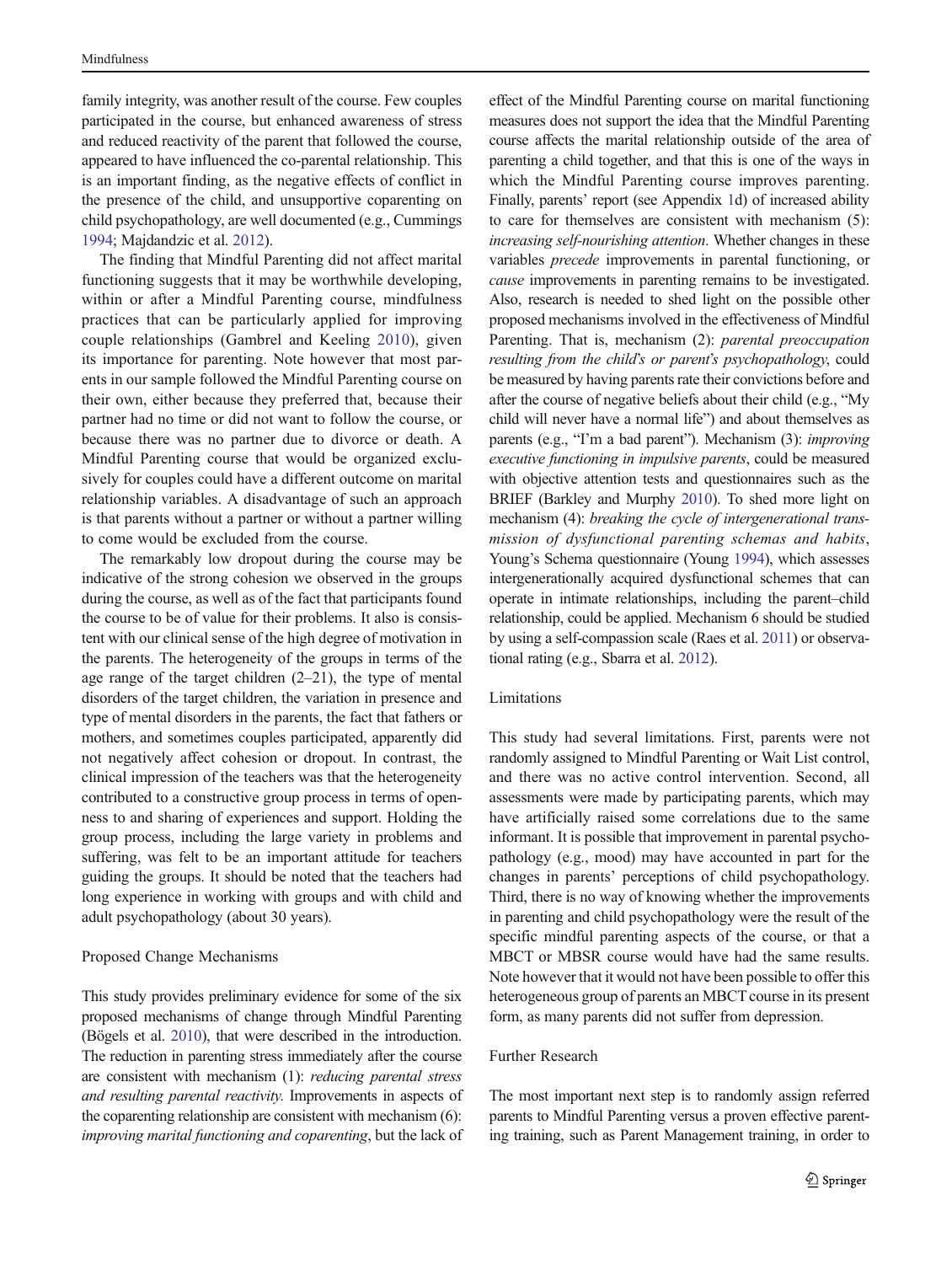compare the type and size of effects of both approaches. Moreover, to the extent that some parents might benefit better from Mindful Parenting whereas others might benefit better from Parent Management training, moderation effects can be taken into account. Another, perhaps more creative way to look at this question, would be to investigate which parents selfselect or are selected for Mindful Parenting, and which for Parent Management training. In addition, a combined approach of a Mindful Parenting program plus a Parent Management program could be tested (e.g. Dumas [2005](#page-13-0)), in which order effects are interesting, that is, is it better to first follow a course of Mindful Parenting and second Parent Management, or the other way around? Multiple informants (e.g., child, teacher, and nonparticipating parent) and objective assessments (e.g., observed parenting behavior) are recommended in order to evaluate whether the subjectively reported effects also translate into objective changes. Longer-term follow-ups are needed to examine the idea that Mindful Parenting leads to transformational life changes—that may be better visible over time. The six proposed mechanisms of change by Mindful Parenting (Bögels et al. [2010](#page-13-0)) need to be specifically tested, using measures that assess the particular mechanism and using mediation analyses. Moreover, it would be interesting to compare the effects of solely Mindful Parenting with a combined approach of Mindful Parenting plus Child Mindfulness, as has been tested with children and with adolescents with ADHD (Van der Oord et al. [2012;](#page-14-0) Weijer-Bergsma et al., [2012](#page-15-0)). Harnatt and Dawe [\(2012](#page-14-0)) suggested that such combined approaches would be more promising than Mindful Parenting on its own. This is clearly an empirical question that needs research. Finally, comparing the effects of Mindful Parenting with MBSR or MBCT could shed more light on whether a specific Mindful Parenting program as the one tested in this study, is more beneficial for parents', and their children's needs. When we teach mindfulness through the prism of parenting and family relations, we have observed several important advantages. First, parents are usually extremely motivated to do whatever they can to help their children when they are suffering. Therefore, parents who may not otherwise be willing to participate in mindfulness training or therapy may be more open to a mindfulness training which has the goal of improving parenting and the parent–child relationship. Second, there seems to be a deep emotional engagement that occurs when mindfulness is applied to parenting. Few things touch a parent's heart so closely or deeply as their relationship with their child. We have observed an emotional intensity as well as vulnerability that is elicited in the context of the mindful parenting groups. This intensity, if handled sensitively, can increase motivation to stay in the group and to practice, and also to change.

# Strengths

This study builds on the research into mindfulness-based interventions for children and parents in mental health. The study took place in a clinical setting, families being referred to secondary mental health care. As such, the sample was not self-selected and results can be generalized to a large group of parents in need for treatment for themselves and/or their child. Sample size was large, drop-out rate extremely low, and a wide range of psychopathology as well as parenting and family outcomes were assessed with well-validated measures. A detailed protocol for trainers and workbook for parents was used, making the study replicable. This is one of the first studies to examine the effects of Mindful Parenting alone (not in combination with mindfulness for children). It is therefore impressive that decreases in internalizing and externalizing behaviors were found in parents, who were the direct recipients of the intervention, as well as in children, who received no direct intervention. The results are consistent with the hypothesis that improving parental psychopathology and stress can have direct effect on child outcomes. Improvements in parenting suggest that mindfulness training, when focused on the parenting situation, can directly affect parenting, despite the fact that no specific training in parent management was given. The fact that coparenting improved is also impressive, given that it was not addressed directly. Note that as Mindful Parenting was relatively short (nine sessions) and can be delivered in larger groups (of 14 parents) it appears a cost-effective intervention. Finally, the low drop-out rate, and positive program evaluation suggests that, as hypothesized, parents feel motivated and engaged by the mindful parenting program.

# Clinical Implications

Mindful Parenting is a promising new intervention for parents in mental health. The low drop-out rate as well as overall positive evaluation of parents suggest that Mindful Parenting is an acceptable and feasible intervention in mental health care. Improvements in parental and child psychopathology, parental stress, parenting, and coparenting were observed, indicating that Mindful Parenting is effective on a broad range of family factors. For clinical purposes, it would be important to learn whether Mindful Parenting should be given before, after, or combined with, or instead of Parent Management training.

Acknowledgments We are grateful to all parents for participating in the study, to Anne Formsma and Dorreke Peijnenburg for their help with the data collection, to Kathleen Restifo for her feedback on an earlier version of this paper, and to Bonne Zijlstra for his statistical support.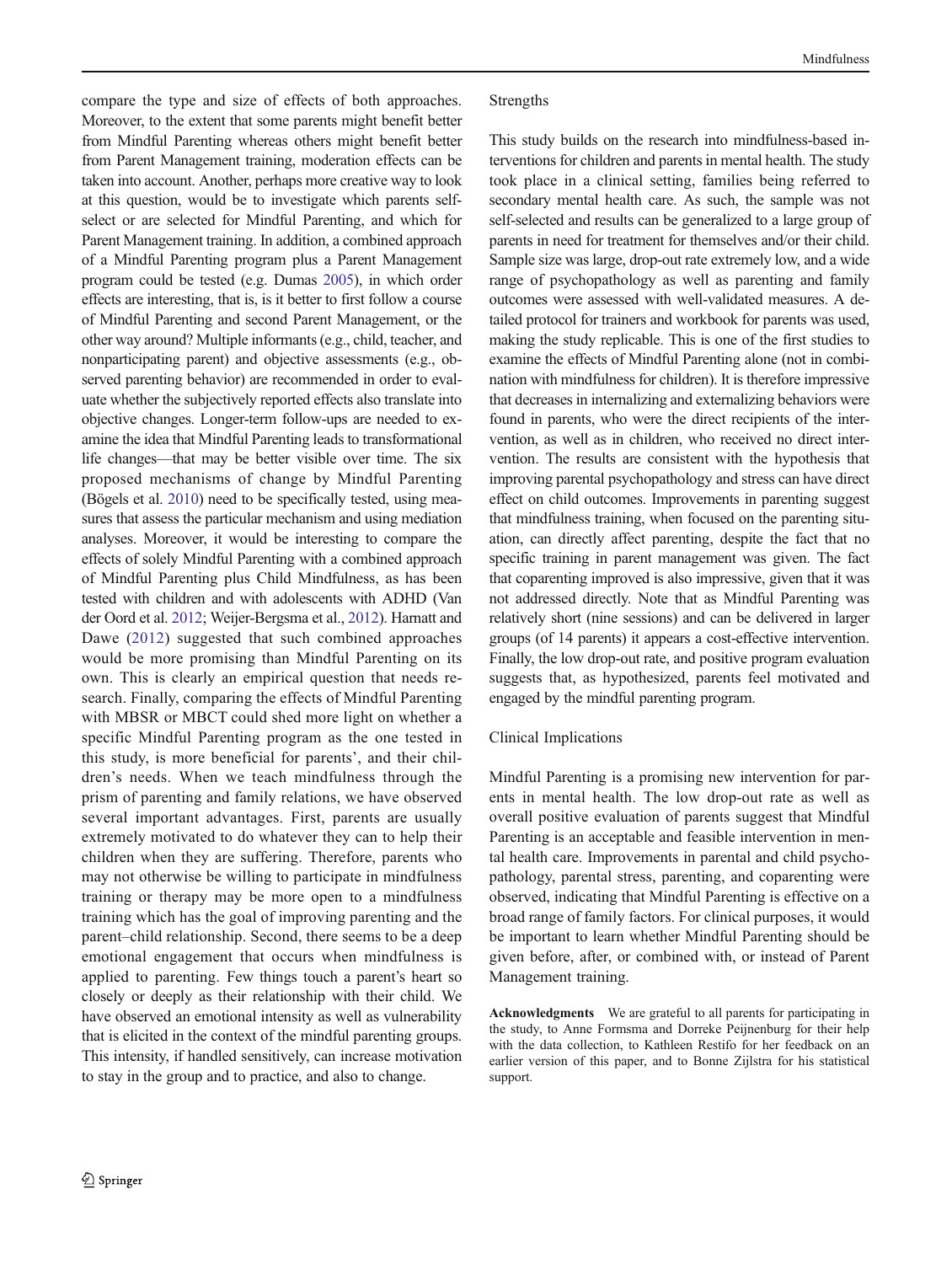# Appendix 1: Evaluation of the Mindful Parenting Training

A.

 $\overline{a}$ 

|                                                                                                                                                                                                  | Yes.   | No.    |
|--------------------------------------------------------------------------------------------------------------------------------------------------------------------------------------------------|--------|--------|
| 1. Do you feel you got something of lasting<br>value or importance as a result of taking<br>the training?                                                                                        | $95\%$ | $5\%$  |
| 2. Have you made any changes in your lifestyle,<br>in dealing with your child or family, or in your<br>child-rearing practices as a result of the training?                                      | 88 %   | $12\%$ |
| 3. Did you become more "conscious" as a result<br>of the training? Did this change something in<br>relation to your thoughts, your feelings, and<br>your reaction on your thoughts and feelings? | $92\%$ | $9\%$  |
| 4. Is it your intention to keep on practicing the<br>formal exercises, <i>i.e.</i> the body scan, sitting<br>meditation, walking meditation, and laying<br>and standing yoga?                    | $86\%$ | 14 $%$ |
| 5. Is it your intention to keep on practicing to<br>be conscious in daily life?                                                                                                                  | $95\%$ | $5\%$  |
| 6. Has the training been sufficient to move on<br>with your life?                                                                                                                                | $66\%$ | $34\%$ |

B.

L

|                                                                                           | Never | $1$ or $2$<br>times<br>a<br>week | $3$ to $4$<br>times<br>a<br>week | 5 to 7<br>times<br>a<br>week |
|-------------------------------------------------------------------------------------------|-------|----------------------------------|----------------------------------|------------------------------|
| 1. How many times<br>a week, on average,<br>did you practice the<br>meditation exercises? | $2\%$ | $36\%$                           | $37\%$                           | $24\%$                       |

C.

|                                                                                                             | Less<br>than<br>before<br>the<br>train-<br>ing | The same<br><b>as</b><br>before<br>the<br>training | More often<br>than<br>before<br>the<br>training | Much more<br>often than<br>before the<br>training |
|-------------------------------------------------------------------------------------------------------------|------------------------------------------------|----------------------------------------------------|-------------------------------------------------|---------------------------------------------------|
| 1. How<br>many<br>times do<br>you pay<br>attention<br>to your<br>child in<br>moments<br>you are<br>together | $0\%$                                          | $14\%$                                             | 66 %                                            | $21\%$                                            |

# D.

Did, as a result of the training, something changed on the following issues?

|                                                                                             | Negative<br>change | No<br>cha-<br>nge | Some<br>positive<br>change | Great<br>positive<br>change |
|---------------------------------------------------------------------------------------------|--------------------|-------------------|----------------------------|-----------------------------|
| 1. Knowing to<br>take better<br>care of myself                                              | $0\%$              | $19\%$            | 44 %                       | 37 %                        |
| 2. Actually taking<br>better care of<br>myself                                              | $0\%$              | $27\%$            | 53 %                       | $20\%$                      |
| 3. Periods of<br>bother, stress,<br>frustration                                             | $2\frac{0}{6}$     | $9\%$             | $71\%$                     | $19\%$                      |
| 4. Intensity of<br>bother, stress,<br>frustration                                           | $0\%$              | $17\%$            | 53 %                       | $31\%$                      |
| 5. Believing that<br>I can improve<br>the relationship<br>with my child<br>and family       | $0\%$              | $17\%$            | 40 $\%$                    | 43 $\%$                     |
| 6. Feeling self-<br>confident                                                               | $2\frac{9}{6}$     | 28 %              | $40\%$                     | $31\%$                      |
| 7. Feeling hopeful                                                                          | $2\%$              | $22\%$            | $37 \%$                    | $39\%$                      |
| 8. Dealing with<br>emotions<br>(anger,<br>sadness, fear)                                    | $0\%$              | $14\%$            | 64 %                       | $22\%$                      |
| 9. Awareness<br>of what is<br>stressful in<br>my life                                       | $0\%$              | $7\%$             | 53 %                       | 41 $\%$                     |
| 10. Awareness<br>of stressful<br>rearing<br>situations at<br>the time they<br>are happening | $2\%$              | $9\%$             | 53 %                       | $36\%$                      |
| 11. Ability to<br>handle<br>stressful<br>rearing<br>situations<br>appropriately             | $0\%$              | $17\%$            | 62 %                       | $21\%$                      |

# E.

Judgments about (parts of the) training (from 1=not important at all to 10=very important)

|                                                 | Mean |
|-------------------------------------------------|------|
| 1. How important has the training been for you? | 8.0  |
| 2. Sitting meditation in the group              | 82   |
| 3. Sitting meditation at home                   | 7.5  |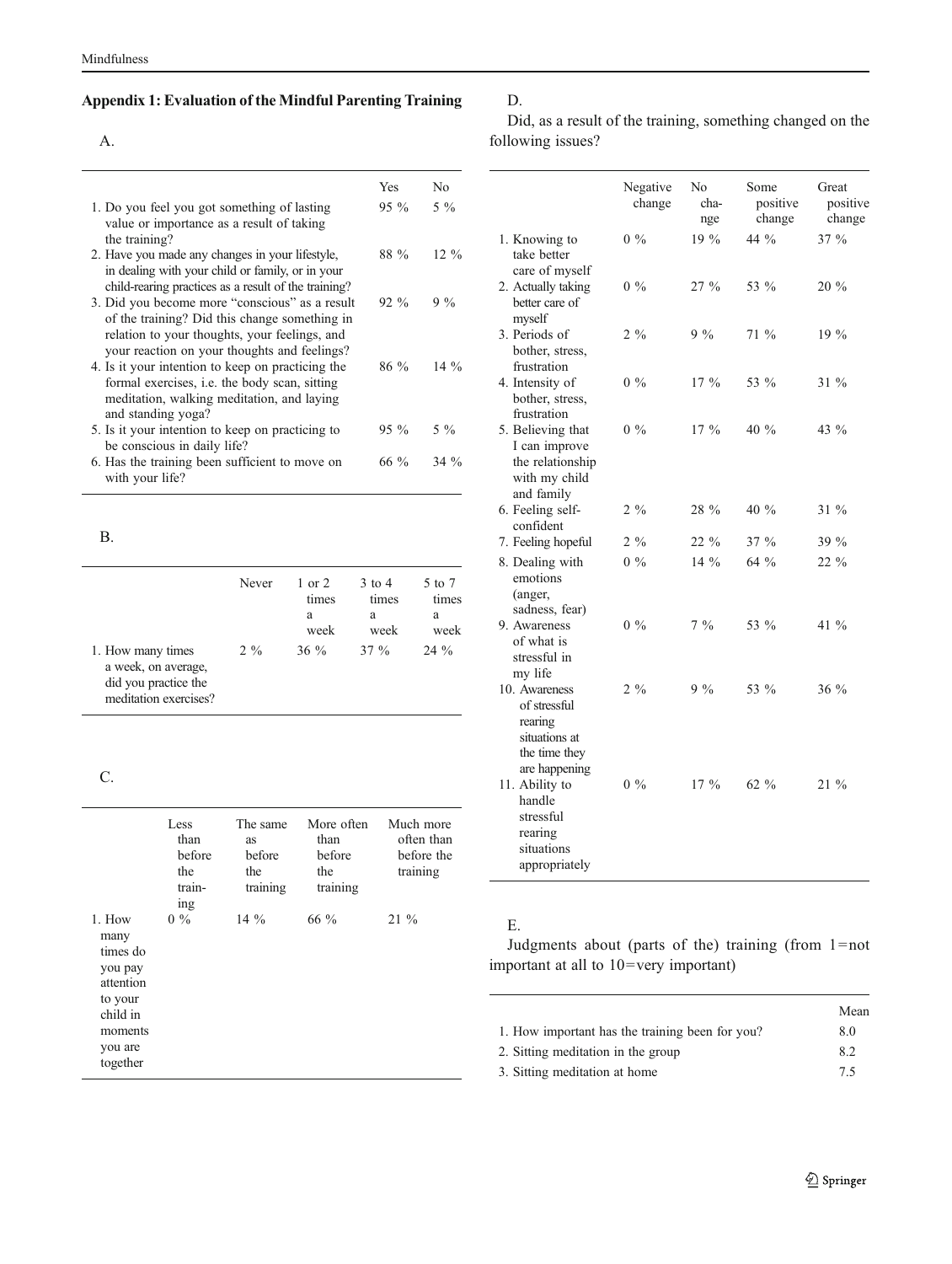<span id="page-13-0"></span>

| 4. Walking meditation in the group  | 5.4 |
|-------------------------------------|-----|
| 5. Walking meditation at home       | 5.0 |
| 6. Body scan in the group           | 7.8 |
| 7. Body scan at home                | 6.7 |
| 8. Lying/sitting yoga in the group  | 6.8 |
| 9. Lying/sitting yoga at home       | 6.3 |
| 10. Standing yoga in the group      | 6.6 |
| 11. Standing yoga at home           | 6.0 |
| 12. Awareness in daily life         | 8.2 |
| 13. Group discussions and education | 8.5 |
| 14. The diaries                     | 7.1 |
| 15. The texts in the workbook       | 7.8 |

# References

- Abidin, R. R. (1983). Parenting Stress Index Manual. Charlottesville: Pediatric Psychology Press.
- Achenbach, T. M. (1997). Manual for the young adult self-report and young adult behavior checklist. Burlington: University of Vermont, Research Center for Children, Youth, and Families.
- Achenbach, T. M., & Rescorla, L. A. (2000). Manual for the ASEBA Preschool Forms & Profiles. Burlington: University of Vermont, Research Center for Children, Youth, and Families.
- Achenbach, T. M., & Rescorla, L. A. (2001). Manual for the ASEBA School-Age Forms & Profiles. Burlington: University of Vermont, Research Center for Children, Youth, and Families.
- Achenbach, T. M., & Rescorla, L. A. (2003). Manual for the ASEBA Adult Forms & Profiles. Burlington: University of Vermont, Research Center for Children, Youth, and Families.
- Altmaier, E., & Maloney, R. (2007). An initial evaluation of a mindful parenting program. Journal of Clinical Psychology, 63, 1231–1238.
- Baker-Ericzen, M. J., Brookman-Frazee, L., & Stahmen, A. (2005). Stress levels and adaptability in parents of children with and without autism-spectrum disorder. Research and Practice for Persons with Severe Developmental Disabilities, 30, 194–204.
- Bardacke, N. (2012). Mindful birthing: training the mind, body and heart for childbirth and beyond. New York: Harper Collins.
- Barkley, R. A., Edwards, G., Laneri, M., Fletcher, K., & Metevia, L. (2004). The efficacy of problem-solving communication training alone, behavior management training alone, and their combination for parent-adolescent conflict in teenagers with ADHD and ODD. Journal of Consulting and Clinical Psychology, 69, 924–941.
- Barkley, R. A., & Murphy, K. R. (2010). Impairment in occupational functioning and adult ADHD: the predictive utility of executive function (EF) ratings versus EF tests. Archives of Clinical Neuropsychology, 25, 157–173.
- Bögels, S. M., Hoogstad, B., van Dun, L., de Schutter, S., & Restifo, K. (2008). Mindfulness training for adolescents with externalizing disorders, and their parents. Behavioural and Cognitive Psychotherapy, 36, 1–17.
- Bögels, S. M., Lehtonen, A., & Restifo, K. (2010). Mindful parenting in mental health care. Mindfulness, 1, 107–120.
- Bögels, S. M., & van Melick, M. (2004). The relationship between child-report, parent self-report, and partner report of perceived parental rearing behaviors and anxiety in children and parents. Personality and Individual Differences, 37, 1583–1596.
- Bögels, S. M., & Restifo, K. (2013). Mindful parenting in mental health care. New York: Springer.
- Brock, A., de Vermulst, A. A., Gerris, J. R. M., & Abidin, R. R. (1992). Nijmeegse Ouderlijke Stress Index. Handleiding experimentele

versie.[Nijmeegse Parental Stress Index: Manual]. Lisse: Swets & Zeitlinger.

- Brody, G. H., & Forehand, R. (1985). The efficacy of parent training with maritally distressed and nondistressed mothers: a multimethod assessment. Behavior Research and Therapy, 23, 291–296.
- Chronis, A. M., Chacko, A., Fabiano, G. A., Wymbs, B. T., & Pelham, W. E. (2004). Enhancements to the behavioral parent training paradigm for families of children with ADHD: review and future directions. Clinical Child and Family Psychology Review, 7, 1– 27.
- Coatsworth, J. D., Duncan, L., Greenberg, M., & Nix, R. (2010). Changing parents mindfulness, child management skills and relationship quality with their youth: results from a randomized pilot intervention trial. Journal of Child and Family Studies, 19, 203– 217.
- Crnic, K. A., Gaze, C., & Hoffman, C. (2005). Cumulative parenting stress across the preschool period: relations to maternal parenting and child behaviour at 5 years. Infant and Child Development, 14, 117–132.
- Cummings, E. M. (1994). Marital conflict and children's functioning. Social Development, 3, 16–36.
- Dearing, K. F., & Gotlib, I. H. (2009). Interpretation of ambiguous information in girls at risk for depression. Journal of Abnormal Child Psychology, 37, 79–91.
- de Bruin, E. I., Zijlstra, B. J., Geurtzen, N., van Zundert, R. M., van de Weijer-Bergsma, E., Hartman, E. E., Pouwer, F., Duncan, L. & Bögels, S. M. (in press) Mindful parenting assessed further: Psychometric properties of the Dutch version of the Interpersonal Mindfulness in Parenting Scale (IM-P). Mindfulness.
- Dekovic, M., Groenendaal, J. H. A., & Gerrits, L. A. W. (1996). Opvoederkenmerken [Parent characteristics]. Opvoeden in Nederland [Parenting in the Netherlands], 70–94.
- Dumas, J. E. (2005). Mindfulness-based parent training: strategies to lessen the grip of automaticity in families with disruptive children. Journal of Clinical Child and Adolescent Psychology, 34, 779– 791.
- Duncan, L.G. (2007). Assessment of mindful parenting among parents of early adolescents: Development and validation of the Interpersonal Mindfulness in Parenting Scale. Unpublished dissertation. The Pennsylvania State University.
- Duncan, L. G., Coatsworth, J. D., & Greenberg, M. T. (2009). A model of mindful parenting: implications for parent–child relationships and prevention research. Clinical Child and Family Psychology Review, 12, 255–270.
- Ferdinand, R. F., Verhulst, F. C., & Wiznitzer, M. (1995). Continuity and change of self-reported problem behaviors from adolescence into young adulthood. Journal of the American Academy of Child and Adolescent Psychiatry, 34, 680–690.
- Firestone, P., & Witt, J. E. (1982). Characteristics of families completing and prematurely discontinuing a behavioral parent-training program. Journal of Pediatric Psychology, 7, 209–222.
- Forehand, R., Furey, W. M., & McMahon, R. J. (1984). The role of maternal distress in a parent training program to modify child non-compliance. Behavioural Psychotherapy, 12, 93–108.
- Freeman, W. S., Johnston, C., & Barth, F. M. (1997). Parent attributions for inattentive-overactive, oppositional-defiant, and prosocial behaviours in children with attention deficit hyperactivity disorder. Canadian Journal of Behavioural Science/Revue canadienne des sciences du comportement, 29, 239.
- Gambrel, L. E., & Keeling, M. L. (2010). Relational aspects of mindfulness: Implications for the practice of marriage and family therapy. Contemporary Family Therapy, 32, 412–426.
- Germer, C. (2009). The mindful path to self-compassion: freeing yourself from destructive thoughts and emotions. New York: The Guilford Press.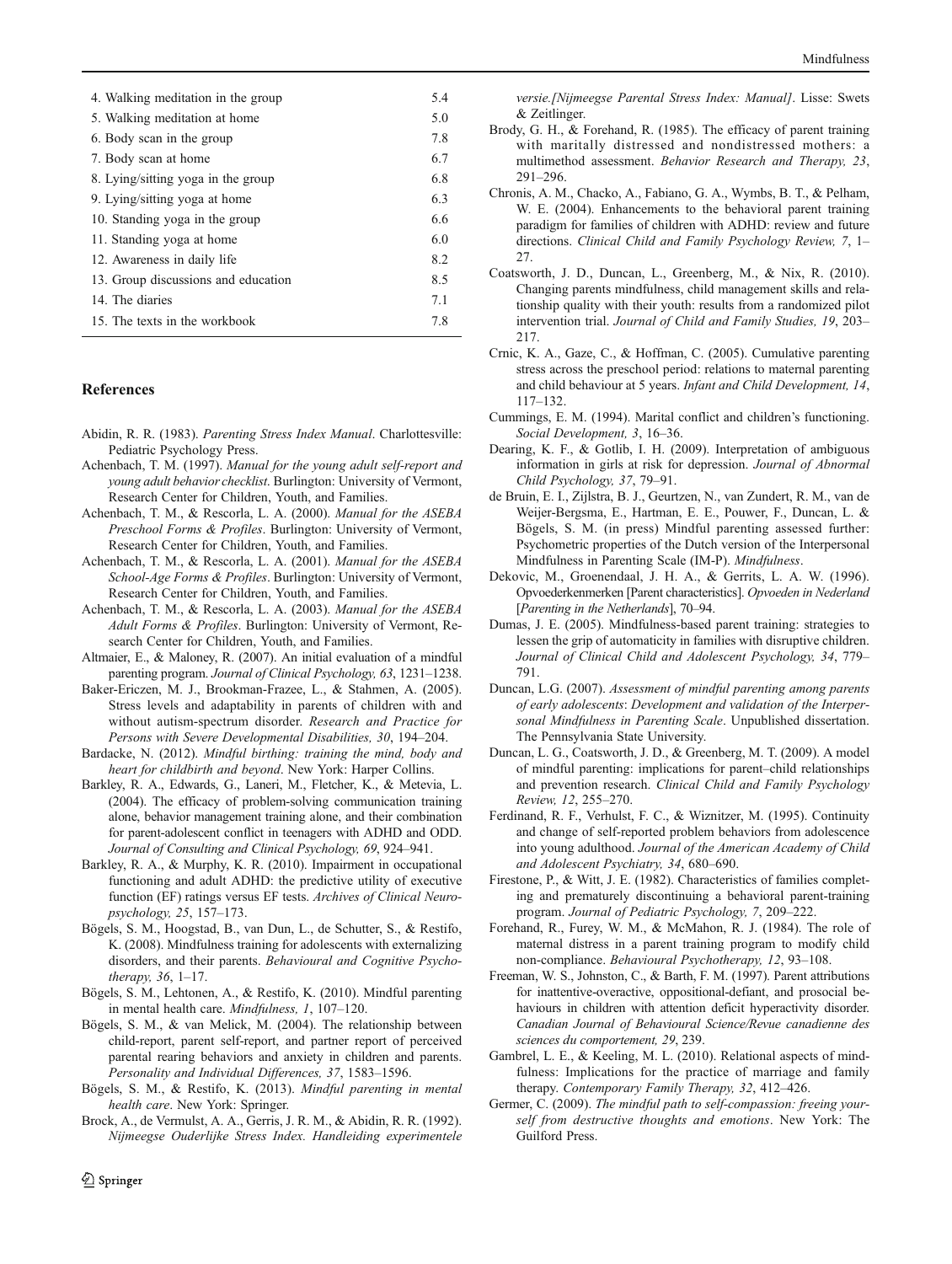- <span id="page-14-0"></span>Gerris, J. R. M., Vermulst, A. A., Boxtel, D. A. A. M., van Janssens, J. M. A. M., van Zutphen, R. A. H., & Felling, A. J. A. (1993). Parenting in Dutch families. A representative description of Dutch family life in terms of validated concepts representing characteristics of parents, children, the family as a system and parental socio-cultural value orientations. Nijmegen: University of Nijmegen, Institute of Family Studies.
- Harnett, P.H. & Dawe, S. (2012 online). The contribution of mindfulness-based therapies for children and families and proposed conceptual integration. Child and Adolescent Mental Health.
- Kabat-Zinn, J. (1990). Full catastrophe living. New York: Bantam Doubleday Dell.
- Kabat-Zinn, M., & Kabat-Zinn, J. (1997). Everyday blessings: the inner work of mindful parenting. New York: Hyperion.
- Karreman, A., Tuijl, C. van, Aken, M. A. G. van & Dekovic, M. (2008). Parenting, coparenting, and effortful control in preschoolers. Journal of Family Psychology, 22, 30-40.
- Kazdin, A. E. (2007). Mediators and mechanisms of change in psychotherapy research. Annual Review of Clinical Psychology, 3, 1– 27.
- Kadzin, A. J., Stolar, M. J., & Marciano, P. L. (1995). Risk factors for dropping out of treatment among White and Black families. Journal of Family Psychology, 9, 402–417.
- Lord, C., Rutter, M., & Le Couteur, A. (1994). Autism diagnostic interview—revised: A revised version of a diagnostic interview for caregivers of individuals with possible pervasive developmental disorders. Journal of Autism and Developmental Disorders, 24, 659–685.
- Lundahl, B., Risser, H. J., & Lovejoy, M. (2005). A meta-analysis of parent training: moderators and follow-up effects. Clinical Psychology Review, 26, 86–104.
- Majdandzic, M., Vente, W., Feinman, M., Aktar, E., & Bögels, S. M. (2012). Coparenting and parental and child anxiety: a review. Clinical Child and Family Psychology Review, 15, 28–42.
- McHale, J. P. (1997). Overt and covert coparenting processes in the family. Family Process, 36, 183–201.
- Neff, K. D. (2003). Self-compassion: an alternative conceptualization of a healthy attitude toward oneself. Self and Identity, 2, 85–102.
- Owens, E. B., Hinshaw, S. P., Kraemer, H. C., Arnold, L. E., Abikoff, H. B., Cantwell, D. P., et al. (2003). Which treatment for whom for ADHD? Moderators of treatment response in the MTA. Journal of Consulting and Clinical Psychology, 71, 540–552.
- Perren, S., von Wyl, A., Simoni, H., Stadlmayr, W., Bürgin, D., & von Klitzing, K. (2003). Parental psychopathology, marital quality, and the transition to parenthood. The American Journal of Orthopsychiatry, 73, 55–64.
- Raes, F., Pommier, E., Neff, K. D., & Van Gucht, D. (2011). Construction and factorial validation of a short form of the self–compassion scale. Clinical Psychology & Psychotherapy, 18, 250–255.
- Reisinger, J. J., Frangia, G. W., & Hoffman, E. H. (1976). Toddler management training: generization and marital status. Journal of Behavior Therapy and Experimental Psychiatry, 7, 335–340.
- Restifo, K., & Bögels, S. M. (2009). Family risk factors for youth depression: a family systems integration and treatment model. Clinical Psychology Review, 29, 294–316.
- Reyno, S. M., & McGrath, P. J. (2006). Predictors of parent training efficacy for child externalizing behavior problems—a metaanalytic review. Journal of Child Psychology and Psychiatry, 47, 99–111.
- Sbarra, D. A., Smith, H. L., & Mehl, M. R. (2012). When leaving your ex, love yourself: observational ratings of self-compassion predict the course of emotional recovery following marital separation. Psychological Science, 23, 261–269.
- Segal, Z., Williams, J., & Teasdale, J. (2002). Mindfulness-based cognitive therapy for depression: a new approach to preventing relapse. New York: Guilford Press.
- Segal, Z., Williams, J., & Teasdale, J. (2012). Mindfulness-based cognitive therapy for depression: a new approach to preventing relapse. New York: Guilford Press.
- Serketich, W. J., & Dumas, J. E. (1996). The effectiveness of behavioral parent training to modify antisocial behavior in children: a meta-analysis. Behavior Therapy, 27, 171–186.
- Siegel, D., & Hartzell, M. (2004). Parenting from the inside out. USA: Penguin Group.
- Silverman, W. K., & Albano, A. M. (1996). Anxiety disorders interview schedule for DSM-IV child version, child interview schedule. San Antonio: The Psychological Corporation.
- Singh, N., Lancioni, G., Winton, A., Fisher, B. C., Curtis, W., Wahler, R., et al. (2006). Mindful parenting decreases aggression, noncompliance, and self-injury in children with autism. Journal of Emotional and Behavioral Disorders, 14, 169–177.
- Singh, N., Lancioni, G., Winton, A., Singh, J., Curtis, W., Wahler, R., et al. (2007). Mindful parenting decreases aggression and increases social behavior in children with developmental disabilities. Behavior Modification, 31(120), 749–771.
- Singh, N., Singh, A. N., Lancioni, G. E., Singh, J., Winton, A. S. W., Singh, J., et al. (2010). Mindfulness training for parents and their children with ADHD increases the children's compliance. Journal of Child and Family Studies, 19, 157–174.
- Sonuga-Barke, E. J. S., Daley, D., & Thompson, M. (2002). Does maternal ADHD reduce the effectiveness of parent training for preschool children's ADHD? Journal of the American Academy of Child and Adolescent Psychiatry, 41, 696–702.
- Srivastava, M., Gupta, A., Talukdar, U., Kalra, B. P., & Lahan, V. (2011). Effect of parental training in managing the behavioral problems of early childhood. Indian Journal of Pediatrics, 78, 973–978.
- Van den Troost, A. (2005). Marriage in motion: a study on the social context and processes of marital satisfaction (Vol. 10). Leuven: Leuven University Press.
- Van den Hoofdakker, B. J., Nauta, M. H., Van den Veen-Mulders, L. J., Sytema, S., Emmelkamp, P. M. G., Minderaa, R. B., et al. (2010). Behavioral parent training as an adjunct to routine care in children with attention-deficit/hyperactivity disorder: moderators of treatment response. Journal of Pediatric Psychology, 35, 317–326.
- Van der Oord, S., Bögels, S. M., & Peijnenburg, D. (2012). The effectiveness of mindfulness training for children with ADHD and mindful parenting for their parents. Journal of Child and Family studies, 21, 139–147.
- Verhoeven, M., Bögels, S. M., & Van der Bruggen, C. (2012). Unique roles of mothering and fathering in child anxiety: moderation by child's age and gender. Journal of Child and Family Studies, 21, 331–343.
- Verhulst, F. C., Van der Ende, J., & Koot, H. M. (1996). Dutch Manual for the CBCL/4–18. Rotterdam: Afdeling Kinder- en Jeugdpsychiatrie, Sophia Kinderziekenhuis/Academisch Ziekenhuis Rotterdam, Erasmus Universiteit Rotterdam.
- Wahler, R. G., & Dumas, J. E. (1989). Attentional problems in dysfunctional mother–child interactions: an interbehavioral model. Psychological Bulletin, 105, 116.
- Webster-Stratton, C. (1985). Predictors of treatment outcome in parent training for conduct disordered children. Behavior Therapy, 16, 223–243.
- Webster-Stratton, C. (1990). Long-term follow-up of families with young conduct problem children: from preschool to grade school. Journal of Clinical Child Psychology, 19, 144–149.